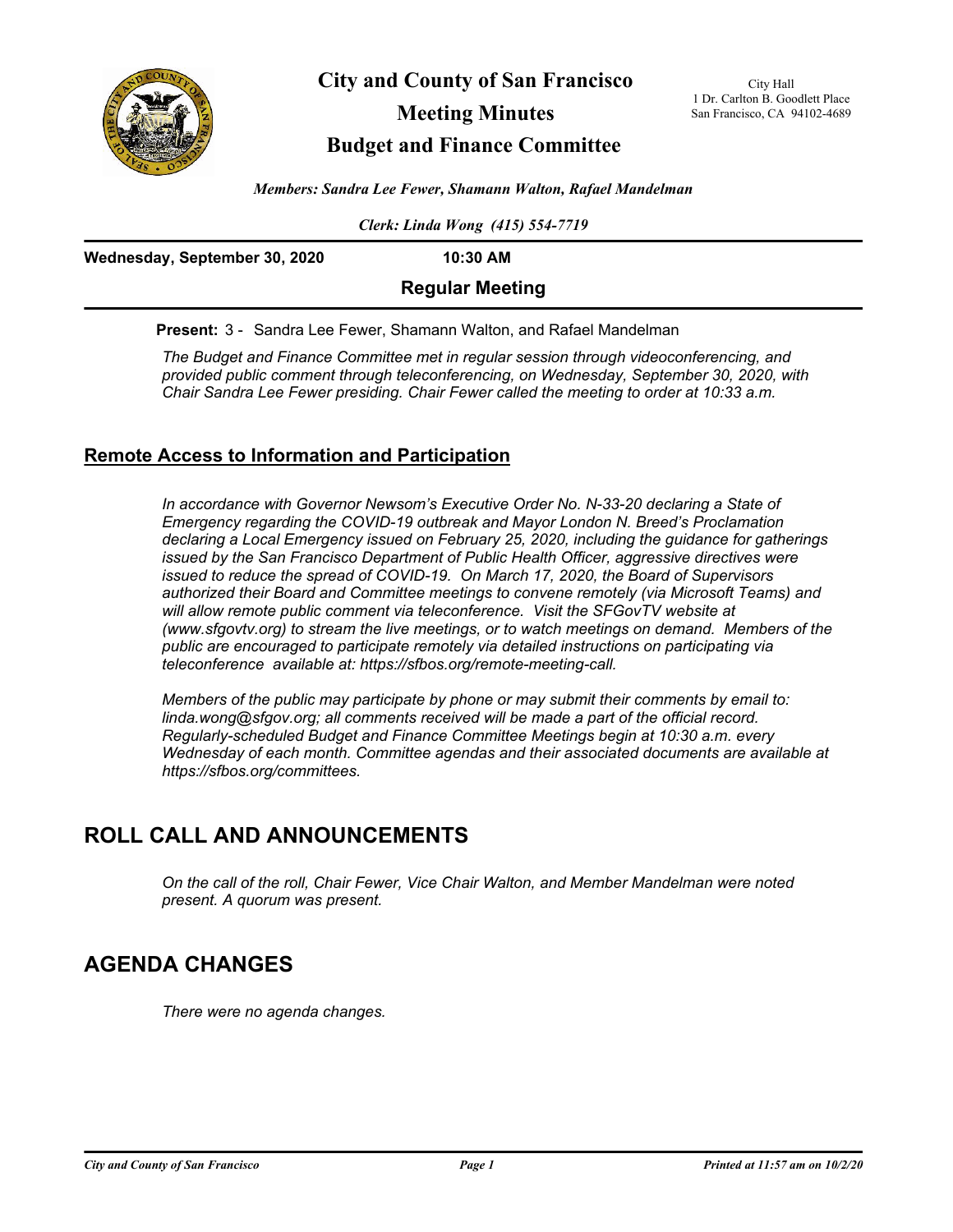# **REGULAR AGENDA**

#### **[Real Property Lease - Twin Peaks Petroleum, Inc. - 598 Portola Drive - \$200,200 Per Year Base Rent] [200965](http://sfgov.legistar.com/gateway.aspx?m=l&id=36401)**

### **Sponsor: Yee**

Resolution authorizing the lease of real property located at 598 Portola Drive with Twin Peaks Petroleum, Inc., a California corporation, doing business as Twin Peaks Auto Care, successor-in-interest to Michael Gharib, for an initial 25-year term at a base rent of \$200,200 per year with annual adjustments of three percent, with one five-year option to extend, to commence upon approval by the Board of Supervisors and Mayor, in their respective sole and absolute discretion. (Real Estate Department)

(Fiscal Impact)

08/18/20; RECEIVED AND ASSIGNED to Budget and Finance Committee.

09/23/20; CONTINUED. Heard in Committee. Speakers: Jen Low (Office of Supervisor Norman Yee); Claudia Gorham (Real Estate Division); Michael Gharib, Owner (Twin Peaks Petroleum, Inc.); Severin Campbell (Office of the Budget and Legislative Analyst); provided an overview and responded to questions raised throughout the discussion. George; spoke in support of the hearing matter.

*Heard in Committee. Speakers: Norman Yee, President (Board of Supervisors); Anne Pearson (Office of the City Attorney); provided an overview and responded to questions raised throughout the discussion. George Weddingwood; spoke in support of the hearing matter. Paul Leung; Christopher Peterson; Matt Buzena; Ray; Patrick Charber; Chante Sing; Eric; Sam Douch; Speaker; Stacey Ramtucker; Javiar Ramon; Speaker; Robin Cutler; Cliff Barber; Mr. Pudon; Steve Marjel; Adam Buck; Zack; Sara Ovalvie; Francisco Da Costa; Chay Bing; Andrew Bayder; spoke in opposition to the hearing matter. Sara Greenwal; spoke neither in support nor opposition to the hearing matter.*

**Chair Fewer moved that this Resolution be REFERRED WITHOUT RECOMMENDATION to the Board of Supervisors meeting of October 6, 2020. The motion carried by the following vote:**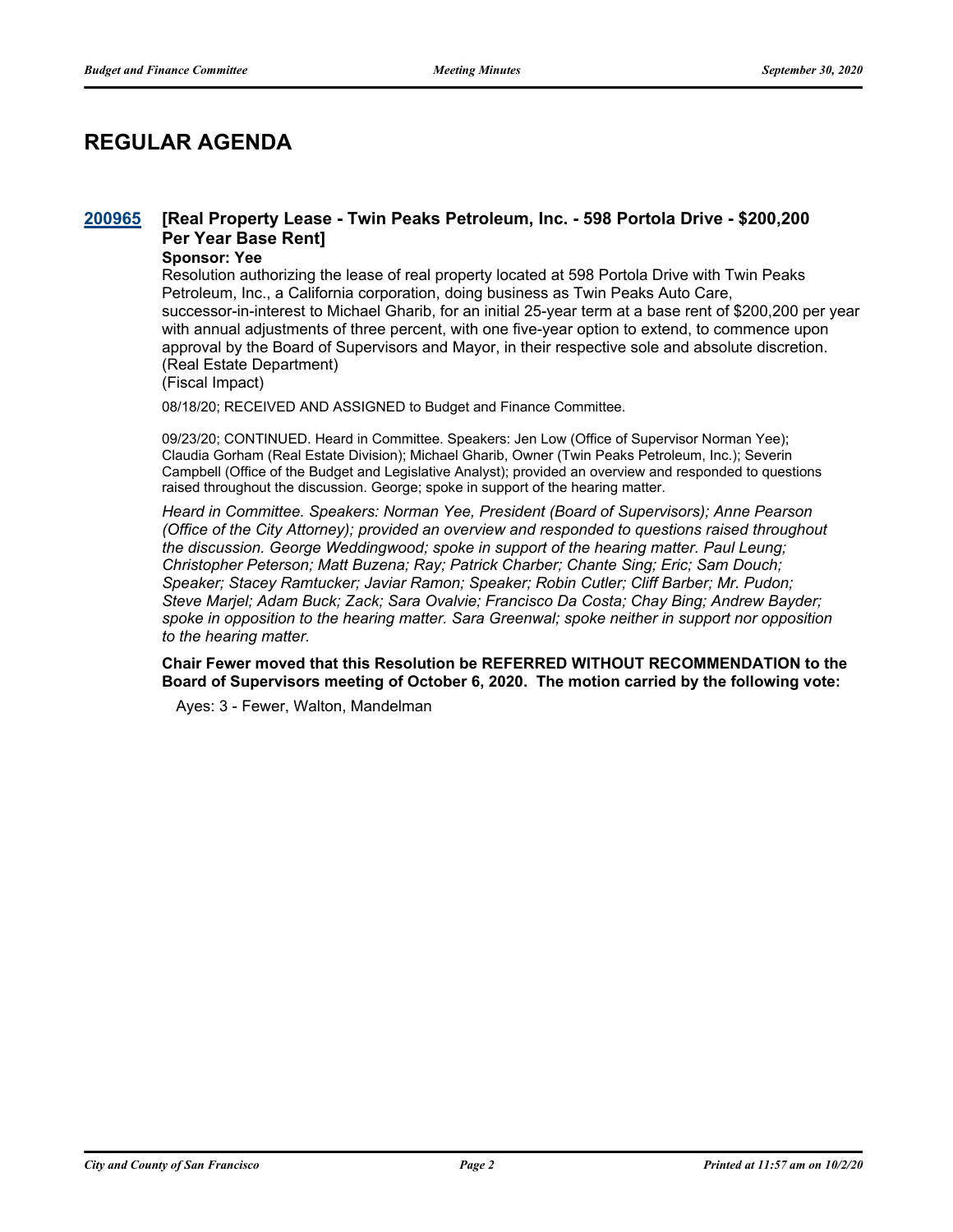#### **[Home Detention Electronic Monitoring Program Rules and Regulations and Program Administrator's Evidence of Financial Responsibility - FY2020-2021] [200876](http://sfgov.legistar.com/gateway.aspx?m=l&id=36312)**

Resolution approving the Sheriff Office's home detention and electronic monitoring program rules and regulations; and approving evidence of financial responsibility demonstrated by program administrator, Sentinel Offender Services, LLC, for FY2020-2021. (Sheriff)

07/28/20; RECEIVED FROM DEPARTMENT.

08/11/20; RECEIVED AND ASSIGNED to Budget and Finance Committee.

09/02/20; CONTINUED. Heard in Committee. Speakers: Crispin Hollings and Jonathan Kuhns (Sheriff's Department); provided an overview and responded to questions raised throughout the discussion. Carolyn Goossen (Public Defender's Office); Zack Goldman; spoke neither in support nor opposition to the hearing matter. Molly Hernandez; Nick Dransie; Edward Hernandez; Izzy Almund; Jeffrey Straut; spoke in opposition to the hearing matter.

09/16/20; CONTINUED. Heard in Committee. Speakers: None.

*Heard in Committee. Speakers: Crispin Hollings (Sheriff's Department); provided an overview and responded to questions raised throughout the discussion. Mohammed Chat; Dorothy Bass; Michael Lard; Diana Blog; spoke in opposition to the hearing matter. Melissa Hernandez; spoke neither in support nor opposition to the hearing matter.*

**Vice Chair Walton moved that this Resolution be CONTINUED to the Budget and Finance Committee meeting of October 7, 2020. The motion carried by the following vote:**

Ayes: 3 - Fewer, Walton, Mandelman

#### **[Administrative Code Waivers - SFMTA Potrero Yard Modernization Project - Project Delivery Procedure] [200947](http://sfgov.legistar.com/gateway.aspx?m=l&id=36383) Sponsors: Mayor; Walton**

Ordinance waiving certain procurement and contracting requirements in Chapters 6, 14B, and 21 of the Administrative Code, as applied to the Potrero Yard Modernization Project (Project), to authorize the San Francisco Municipal Transportation Agency (SFMTA) to: procure design, construction, finance, maintenance, asset management, and other services (Joint Development Services) for the Project utilizing a joint development delivery method; select a developer team utilizing a best-value selection process; and, provided that the City elects to proceed with the Project after completing its review under the California Environmental Quality Act, exempt agreements for Joint Development Services from certain contracting requirements in Chapters 6, 14B, and 21 of the Administrative Code, but requiring the payment of prevailing wages, implementation of a local business enterprise utilization program, and compliance with the City's local hire policy and first source hiring Ordinance. (Fiscal Impact)

08/18/20; ASSIGNED UNDER 30 DAY RULE to Budget and Finance Committee, expires on 9/17/2020.

09/22/20; SUBSTITUTED AND ASSIGNED to Budget and Finance Committee. Mayor Breed introduced a substitute Ordinance bearing a new title.

*Heard in Committee. Speakers: None.*

**Vice Chair Walton moved that this Ordinance be CONTINUED TO CALL OF THE CHAIR. The motion carried by the following vote:**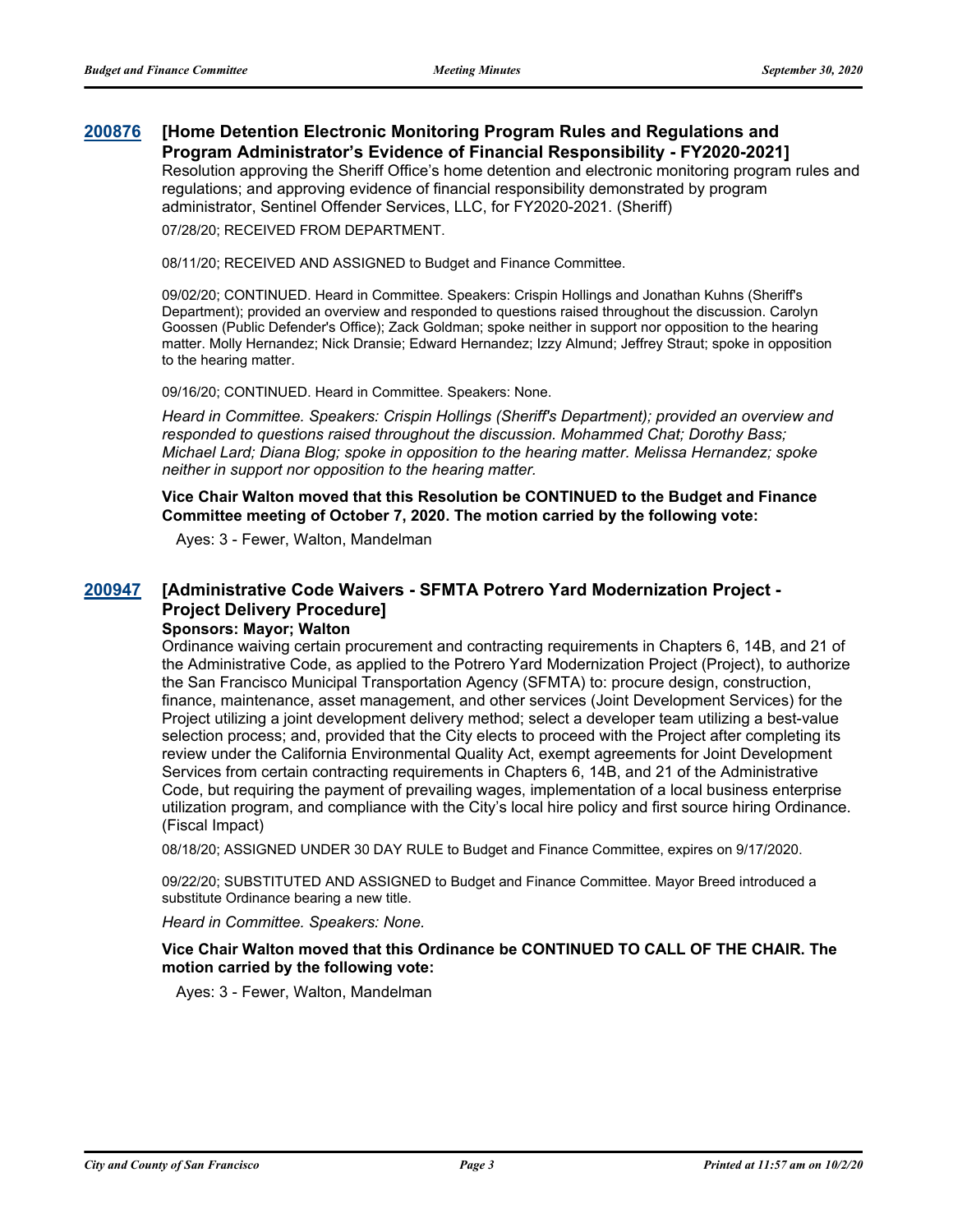#### **[Modification of Easement Deed - Koret Foundation - SFPUC Parcel 22 - Located in South San Francisco, California] [201016](http://sfgov.legistar.com/gateway.aspx?m=l&id=36452)**

Resolution approving the First Amendment to Easement Deed between the Koret Foundation and the City and County of San Francisco, acting by and through its San Francisco Public Utilities Commission (SFPUC), for the purpose of clarifying and amending the respective rights of the parties to the Grant Deed, dated April 6, 1907, (Original Deed) with respect to SFPUC Parcel 22 located between West Orange Avenue and Southwood Drive in South San Francisco, California; and authorizing the Director of Property and/or the SFPUC's General Manager to execute documents, make certain modifications, and take certain actions in furtherance of this Resolution, as defined herein. (Public Utilities Commission)

09/04/20; RECEIVED FROM DEPARTMENT.

09/15/20; RECEIVED AND ASSIGNED to Budget and Finance Committee.

*Heard in Committee. Speakers: Anthony Bardo (Public Utilities Commission); provided an overview and responded to questions raised throughout the discussion. Francisco Da Costa; spoke neither in support nor opposition to the hearing matter.*

**Chair Fewer moved that this Resolution be RECOMMENDED. The motion carried by the following vote:**

Ayes: 3 - Fewer, Walton, Mandelman

#### **[Quitclaim Deed for Transfer of Existing Street, Sunnyvale, California - City of Sunnyvale - \$0] [201017](http://sfgov.legistar.com/gateway.aspx?m=l&id=36453)**

Resolution authorizing the Director of Property to execute a Quitclaim Deed for the conveyance of real property by the City and County of San Francisco to the City of Sunnyvale, commonly known as a portion of Manzano Way, Assessor's Parcel Block No. 104-28-069, (the Existing Street) free of charge; adopting findings under the California Environmental Quality Act; adopting findings that the conveyance is consistent with the General Plan, and the priority policies of Planning Code, Section 101.1; adopting findings declaring that real property is "exempt surplus land;" and authorizing the Director of Property to execute any documents, make certain modifications, and take certain actions in furtherance of this Resolution, as defined herein. (Public Utilities Commission)

09/04/20; RECEIVED FROM DEPARTMENT.

09/15/20; RECEIVED AND ASSIGNED to Budget and Finance Committee.

*Heard in Committee. Speaker: Rosanna Russell (Public Utilities Commission); provided an overview and responded to questions raised throughout the discussion.*

### **Chair Fewer moved that this Resolution be RECOMMENDED. The motion carried by the following vote:**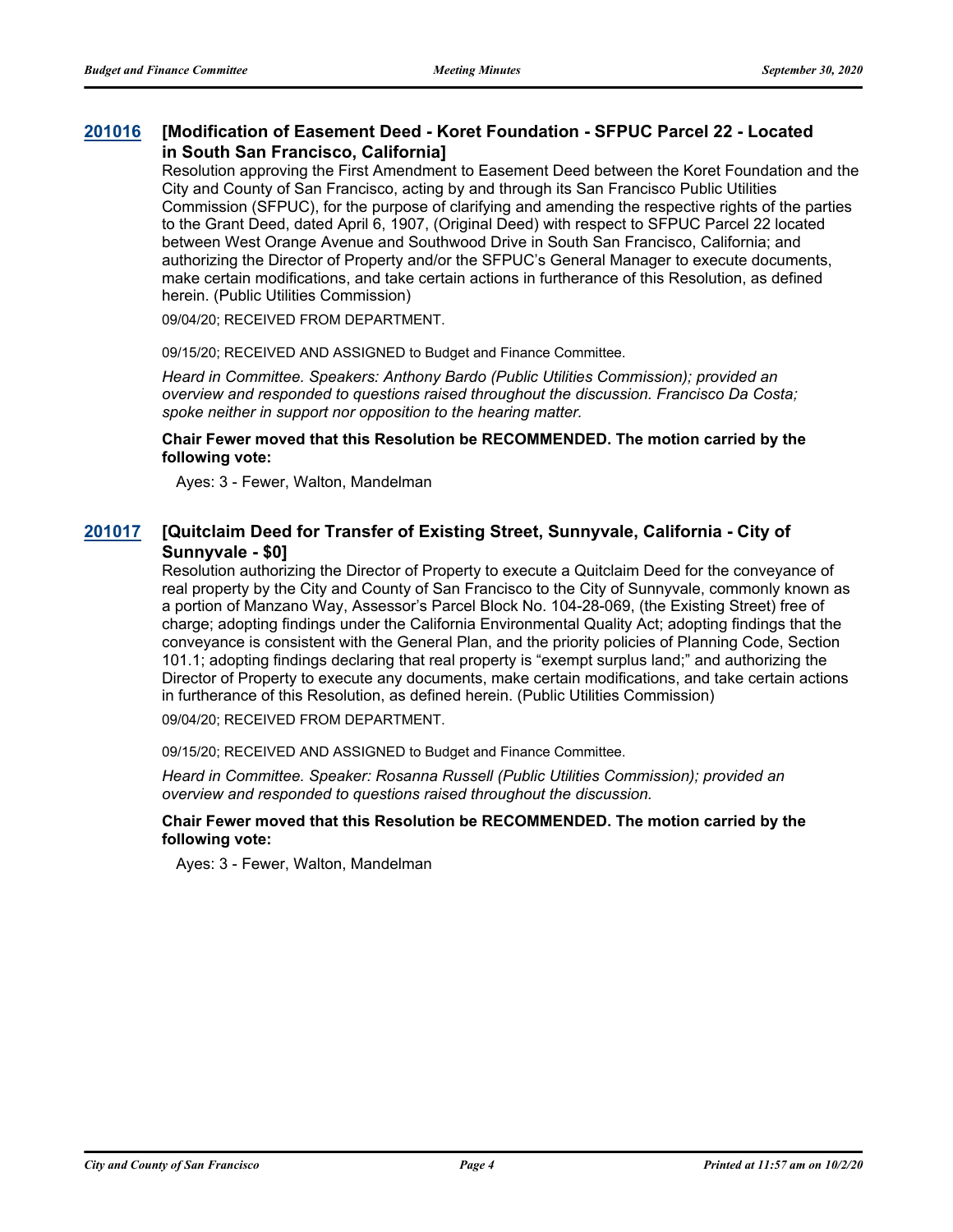#### **[Accept and Expend Grant - San Francisco Bay Restoration Authority - Heron's Head Park Shoreline Resilience Project Phase I - \$297,000] [201065](http://sfgov.legistar.com/gateway.aspx?m=l&id=36501) Sponsors: Mayor; Walton**

Resolution authorizing the Port of San Francisco to accept and expend a grant in the amount of \$297,000 from the San Francisco Bay Restoration Authority to fund Phase I of the Heron's Head Park Shoreline Resilience Project from October 2020, through December 2025. (Port)

09/15/20; RECEIVED AND ASSIGNED to Budget and Finance Committee.

*Heard in Committee. Speaker: Carol Bach (Port); provided an overview and responded to questions raised throughout the discussion.*

### **Chair Fewer moved that this Resolution be AMENDED on Page 1, Line 6, by replacing '2025' with '2027'. The motion carried by the following vote:**

Ayes: 3 - Fewer, Walton, Mandelman

Resolution authorizing the Port of San Francisco to accept and expend a grant in the amount of \$297,000 from the San Francisco Bay Restoration Authority to fund Phase I of the Heron's Head Park Shoreline Resilience Project from October 2020, through December 2027. (Port)

### **Vice Chair Walton moved that this Resolution be RECOMMENDED AS AMENDED. The motion carried by the following vote:**

Ayes: 3 - Fewer, Walton, Mandelman

#### **[Accept and Expend In-Kind Gift - Retroactive - Deloitte Consulting LLP - Strategic Planning Sessions - Estimated at \$40,000] [200979](http://sfgov.legistar.com/gateway.aspx?m=l&id=36415) Sponsor: Fewer**

Resolution retroactively authorizing the Office of the District Attorney to accept and expend an in-kind gift estimated at \$40,000 from Deloitte Consulting LLP for strategic planning sessions from July 2020, through September 2020. (District Attorney)

08/25/20; RECEIVED AND ASSIGNED to Budget and Finance Committee.

*Heard in Committee. Speaker: Tara Anderson (Office of the District Attorney); provided an overview and responded to questions raised throughout the discussion.*

### **Chair Fewer moved that this Resolution be RECOMMENDED. The motion carried by the following vote:**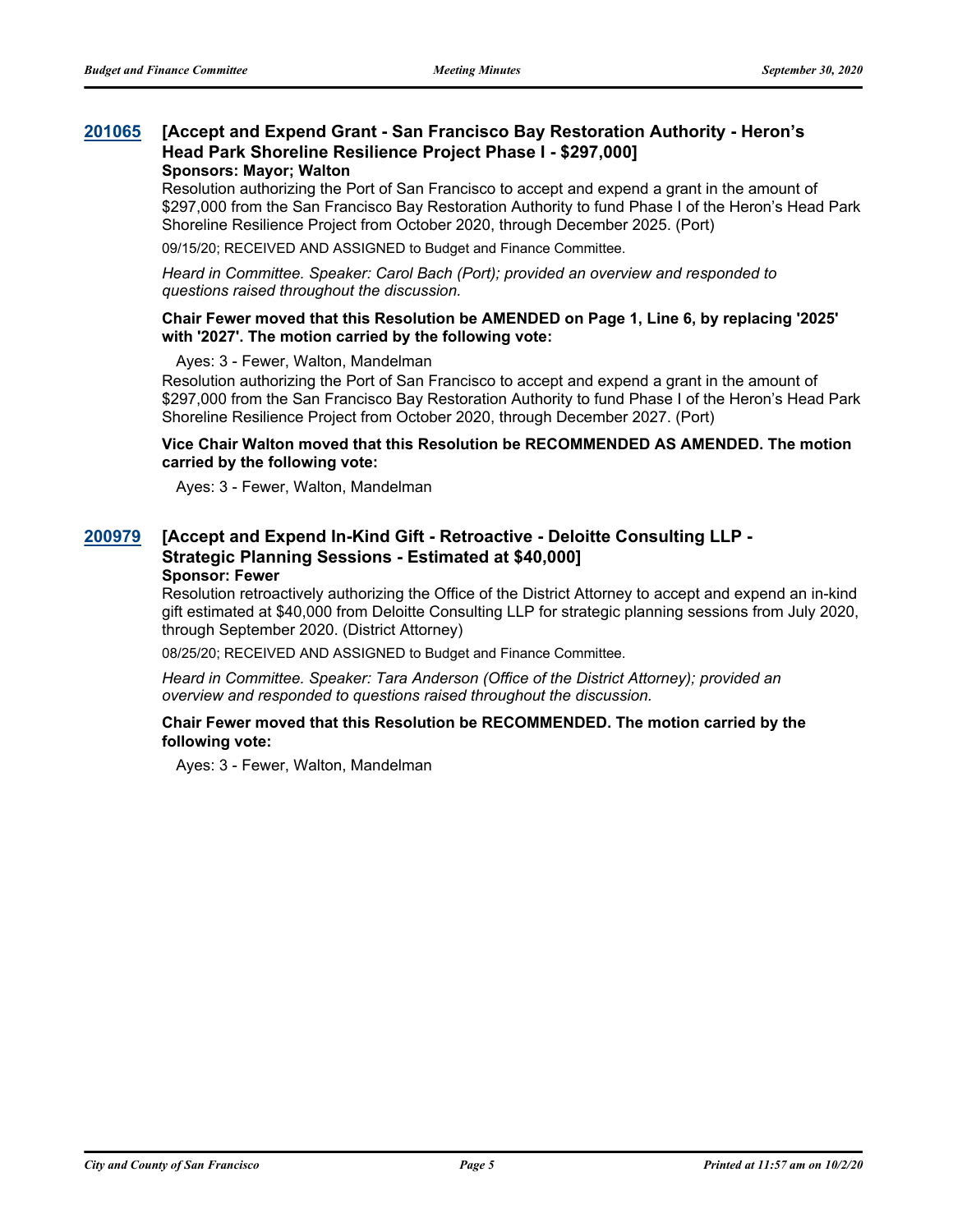### **[Multifamily Housing Revenue Bonds - 53 Colton Street - Not to Exceed \$33,520,000] [201064](http://sfgov.legistar.com/gateway.aspx?m=l&id=36500)**

## **Sponsor: Mayor**

Resolution authorizing the issuance, sale and delivery of multifamily housing revenue bonds in one or more series in an aggregate principal amount not to exceed \$33,520,000 for the purpose of providing financing for the acquisition and construction of a 96-unit multifamily rental housing project located at 53 Colton Street; approving the form of and authorizing the execution of an indenture of trust providing the terms and conditions of the bonds; approving the form of and authorizing the execution of a regulatory agreement and declaration of restrictive covenants; approving the form of and authorizing the execution of a loan agreement; authorizing the collection of certain fees; approving modifications, changes, and additions to the documents; ratifying and approving any action heretofore taken in connection with the bonds and the project, as defined herein; granting general authority to City officials to take actions necessary to implement this Resolution, as defined herein; and related matters, as defined herein.

09/15/20; RECEIVED AND ASSIGNED to Budget and Finance Committee.

*Heard in Committee. Speaker: Joyce Lim (Mayor's Office of Housing and Community Development); provided an overview and responded to questions raised throughout the discussion.*

**Chair Fewer moved that this Resolution be RECOMMENDED. The motion carried by the following vote:**

Ayes: 3 - Fewer, Walton, Mandelman

#### **[Standard Agreement - California Department of Housing and Community Development - Homekey Grant - Hotel Granada - Not to Exceed \$45,000,000] [201063](http://sfgov.legistar.com/gateway.aspx?m=l&id=36499) Sponsors: Mayor; Peskin**

Resolution authorizing the Department of Homelessness and Supportive Housing (HSH) to execute a Standard Agreement for up to \$45,000,000 of Homekey grant funds from the California Department of Housing and Community Development to Episcopal Community Services for the acquisition of the Hotel Granada at 1000 Sutter Street for Permanent Supportive Housing, for a term to be determined; approving and authorizing HSH to commit up to \$23,000,000 in permanent funds and additional operational subsidies over five years to satisfy local match requirements; and affirming the Planning Department's determination under the California Environmental Quality Act. (Department of Homelessness and Supportive Housing)

(Fiscal Impact)

09/15/20; RECEIVED AND ASSIGNED to Budget and Finance Committee.

*Heard in Committee. Speakers: Gigi Whitney (Department of Homelessness and Supportive Housing); Severin Campbell (Office of the Budget and Legislative Analyst); provided an overview and responded to questions raised throughout the discussion. Speaker; Rebecca Foster; spoke in support of the hearing matter.*

### **Chair Fewer moved that this Resolution be RECOMMENDED. The motion carried by the following vote:**

Ayes: 3 - Fewer, Walton, Mandelman

*Member Mandelman was noted absent at 12:45 p.m.*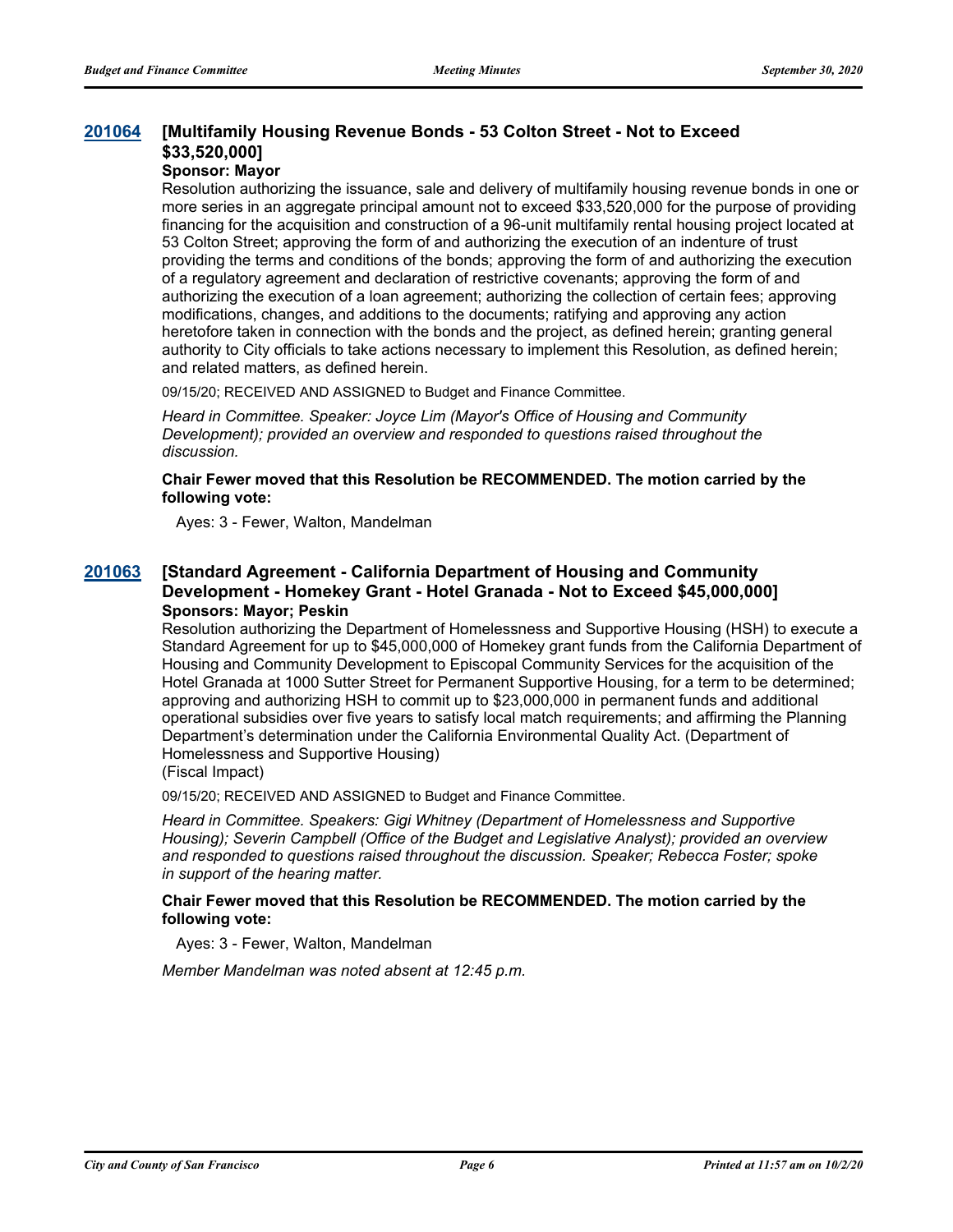## **Supervisor Mandelman Excused from Attendance**

**Chair Fewer moved to excuse Supervisor Mandelman from the Budget and Finance Committee meeting of September 30, 2020, beginning at 12:50 p.m. and for the remainder of the meeting. The motion carried by the following vote:**

Ayes: 2 - Fewer, Walton Excused: 1 - Mandelman

#### **[Health Service System Dental Plans and Contribution Rates - Calendar Year 2021] [201058](http://sfgov.legistar.com/gateway.aspx?m=l&id=36494)**

### **Sponsor: Preston**

Ordinance approving Health Service System dental plans and contribution rates for calendar year 2021.

(Fiscal Impact)

(Pursuant to Charter, Section A8.422, this matter shall require a vote of three-fourths (9 votes) of all members of the Board of Supervisors to approve passage of this Ordinance.)

09/15/20; ASSIGNED to Budget and Finance Committee. 09/21/20 - President Yee waived the 30-day rule, pursuant to Board Rule No. 3.23.

*Heard in Committee. Speakers: Jen Synder (Office of Supervisor Dean Preston); Abbie Yant, Executive Director (Health Service System); Severin Campbell (Office of the Budget and*  Legislative Analyst); provided an overview and responded to questions raised throughout the *discussion.*

### **Chair Fewer moved that this Ordinance be RECOMMENDED. The motion carried by the following vote:**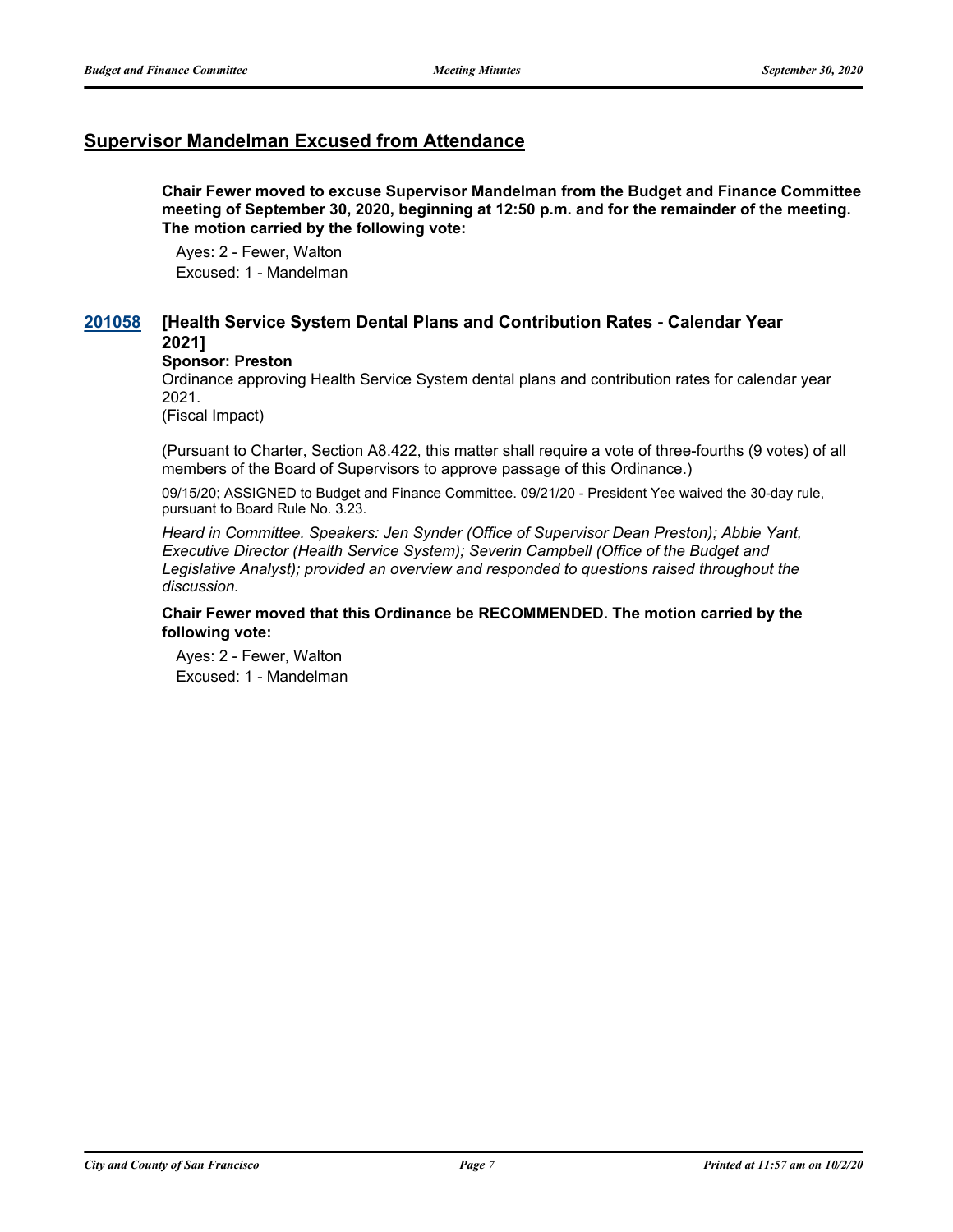*Chair Fewer requested that File Nos. 200178 through 200207 be called together.*

#### **[Concession Lease Amendment - Tastes on the Fly SFO International, LLC dba Napa Farms Market; Mustards Grill; and Samovar Tea - Extension of Base Operating Term - \$910,000 Minimum Annual Guarantee] [200178](http://sfgov.legistar.com/gateway.aspx?m=l&id=35614)**

Resolution approving Amendment No. 1 to the International Terminal Food and Beverage Concessions Lease 3, Lease No. 16-0014, between Tastes On The Fly SFO International, LLC, and the City and County of San Francisco, acting by and through its Airport Commission, to extend the base operating term of the Lease by two years for one pre-security concession location, Samovar Tea, for a total term of July 1, 2017, through June 30, 2026, with three one-year options to extend, and two post-security concession locations, Napa Farms Market for a total term of June 1, 2018, through July 31, 2030, and Mustard Grill, for a total term of August 1, 2018, through July 31, 2030, with two one-year options to extend, with no change to the minimum annual guarantee of \$910,000. (Airport Commission)

02/18/20; RECEIVED FROM DEPARTMENT.

03/03/20; RECEIVED AND ASSIGNED to Budget and Finance Committee.

*Heard in Committee. Speakers: Cathy Widener (Airport Department); Severin Campbell (Office of the Budget and Legislative Analyst); provided an overview and responded to questions raised throughout the discussion.*

**Chair Fewer moved that this Resolution be RECOMMENDED. The motion carried by the following vote:**

Ayes: 2 - Fewer, Walton Excused: 1 - Mandelman

### **[Concession Lease Amendment - Elevated Tastes SFO Inc. dba Tomokazu - Extension of Base Operating Term - \$165,000 Minimum Annual Guarantee] [200179](http://sfgov.legistar.com/gateway.aspx?m=l&id=35615)**

Resolution approving Amendment No. 1 to the International Terminal Food and Beverage Concession Lease 5, Lease No. 16-0016, between Elevated Tastes SFO Inc. dba Tomokazu, and the City and County of San Francisco, acting by and through its Airport Commission, to extend the base operating term of the Lease by two years for a total term of June 1, 2017, through May 31, 2029, with no changes to the minimum annual guarantee of \$165,000 with two one-year options to extend. (Airport Commission)

02/18/20; RECEIVED FROM DEPARTMENT.

03/03/20; RECEIVED AND ASSIGNED to Budget and Finance Committee.

*Heard in Committee. Speakers: Cathy Widener (Airport Department); Severin Campbell (Office of the Budget and Legislative Analyst); provided an overview and responded to questions raised throughout the discussion.*

### **Chair Fewer moved that this Resolution be RECOMMENDED. The motion carried by the following vote:**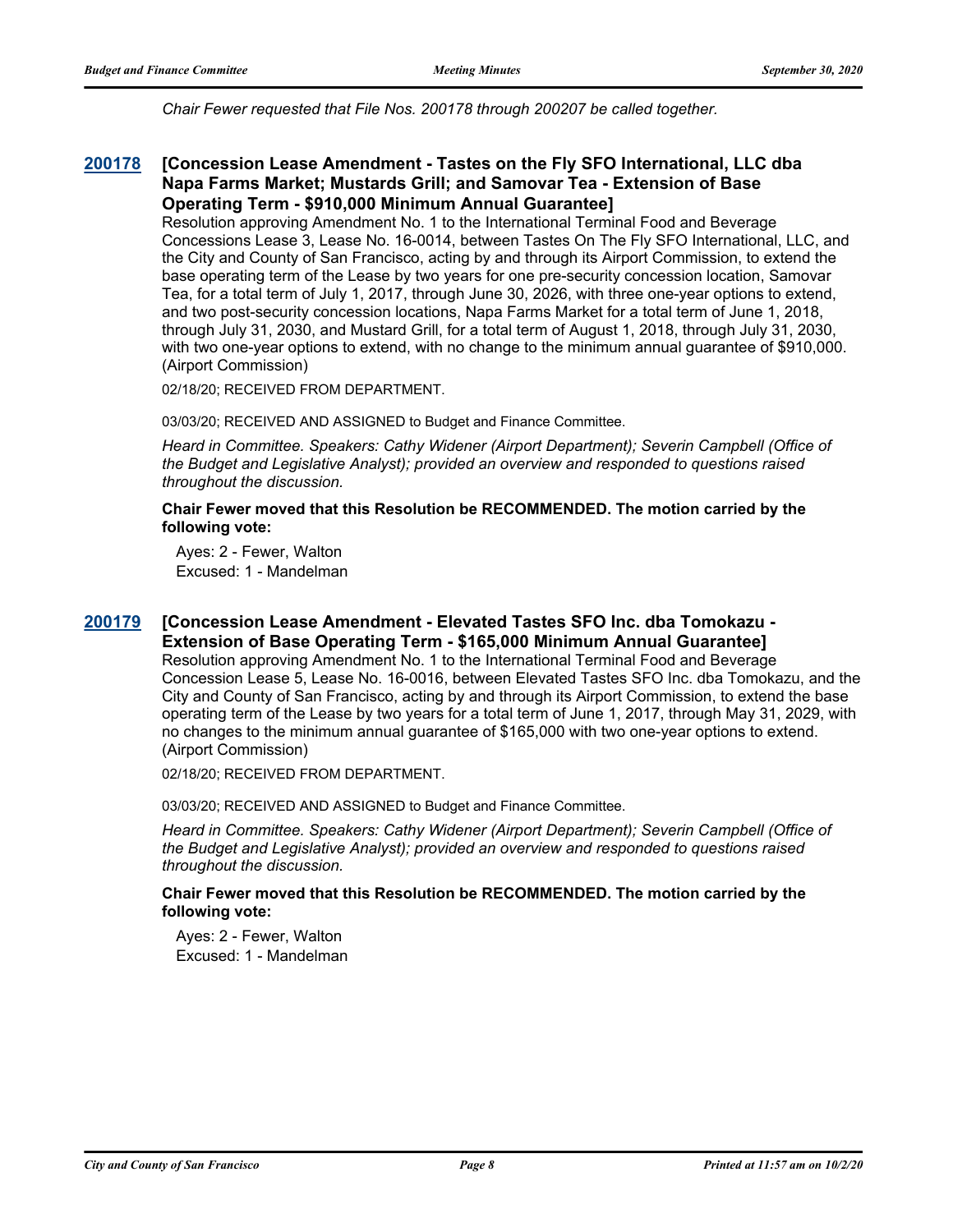#### **[Concession Lease Amendment - SSP America, Inc. dba 1300 on Fillmore - Extension of Base Operating Term - \$279,000 Minimum Annual Guarantee] [200180](http://sfgov.legistar.com/gateway.aspx?m=l&id=35616)**

Resolution approving Amendment No. 2 to the International Terminal Food and Beverage Concession Lease 7, Lease No. 16-0017, between SSP America, Inc. dba 1300 on Fillmore, and the City and County of San Francisco, acting by and through its Airport Commission, to extend the base operating term of the Lease by two years for a total term of June 1, 2017, through May 31, 2029, with no change to the minimum annual guarantee of \$279,000 with two one-year options to extend. (Airport Commission)

02/18/20; RECEIVED FROM DEPARTMENT.

03/03/20; RECEIVED AND ASSIGNED to Budget and Finance Committee.

*Heard in Committee. Speakers: Cathy Widener (Airport Department); Severin Campbell (Office of the Budget and Legislative Analyst); provided an overview and responded to questions raised throughout the discussion.*

**Chair Fewer moved that this Resolution be RECOMMENDED. The motion carried by the following vote:**

Ayes: 2 - Fewer, Walton Excused: 1 - Mandelman

### **[Concession Lease Amendment - Joe & the Juice New York, LLC dba Joe & the Juice - Extension of Base Operating Term - \$150,000 Minimum Annual Guarantee] [200181](http://sfgov.legistar.com/gateway.aspx?m=l&id=35617)** Resolution approving Amendment No. 1 to the International Terminal Food and Beverage Concession Lease 8, Lease No. 16-0018, between Joe & The Juice New York, LLC, dba Joe & the Juice, and the City and County of San Francisco, acting by and through its Airport Commission, to extend the base operating term of the Lease by two years for a total term of January 1, 2017, through December 31, 2028, with no change to the minimum annual guarantee of \$150,000 with two one-year options to extend. (Airport Commission)

02/18/20; RECEIVED FROM DEPARTMENT.

03/03/20; RECEIVED AND ASSIGNED to Budget and Finance Committee.

*Heard in Committee. Speakers: Cathy Widener (Airport Department); Severin Campbell (Office of the Budget and Legislative Analyst); provided an overview and responded to questions raised throughout the discussion.*

### **Chair Fewer moved that this Resolution be RECOMMENDED. The motion carried by the following vote:**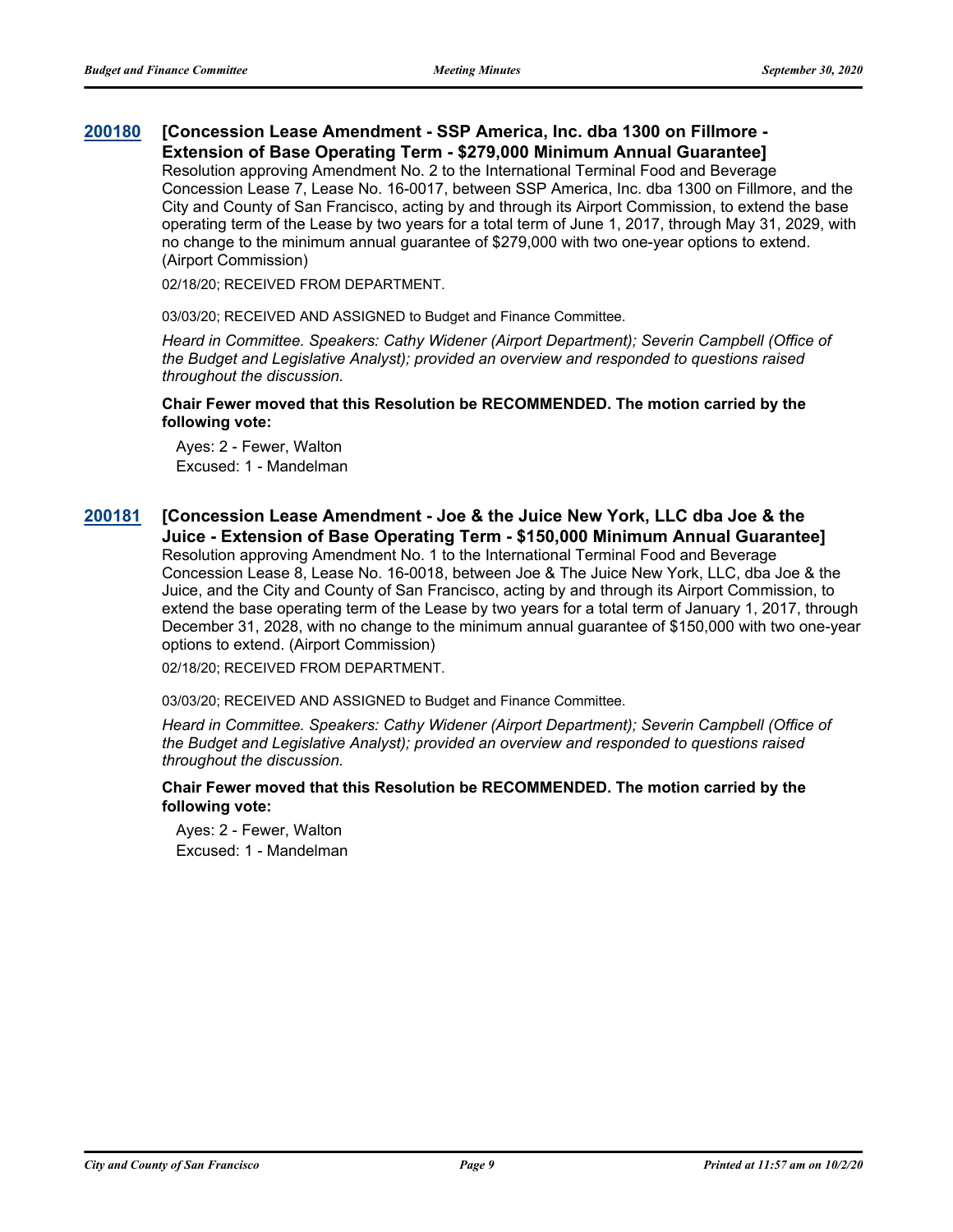#### **[Concession Lease Amendment - Midfield Concession Enterprises, Inc. dba Roasting Plant - Extension of Base Operating Term - \$125,000 Minimum Annual Guarantee] [200182](http://sfgov.legistar.com/gateway.aspx?m=l&id=35618)**

Resolution approving Amendment No. 1 to the International Terminal Food and Beverage Concessions Lease 10, Lease No. 16-0020, between Midfield Concession Enterprises, Inc., dba Roasting Plant, and the City and County of San Francisco, acting by and through its Airport Commission, to extend the base operating term of the Lease by two years for a total term of September 1, 2017, through August 31, 2026, with no change to the minimum annual guarantee of \$125,000 with three one-year options to extend. (Airport Commission)

02/18/20; RECEIVED FROM DEPARTMENT.

03/03/20; RECEIVED AND ASSIGNED to Budget and Finance Committee.

*Heard in Committee. Speakers: Cathy Widener (Airport Department); Severin Campbell (Office of the Budget and Legislative Analyst); provided an overview and responded to questions raised throughout the discussion.*

### **Chair Fewer moved that this Resolution be RECOMMENDED. The motion carried by the following vote:**

Ayes: 2 - Fewer, Walton Excused: 1 - Mandelman

#### **[Concession Lease Amendment - Bayport Concessions, LLC dba Koi Palace Express - Extension of Base Operating Term - \$155,000 Minimum Annual Guarantee] [200183](http://sfgov.legistar.com/gateway.aspx?m=l&id=35619)**

Resolution approving Amendment No. 1 to the International Terminal Food and Beverage Concessions Lease 11, Lease No. 16-0021, between Bayport Concessions, LLC, dba Koi Palace Express, and the City and County of San Francisco, acting by and through its Airport Commission, to extend the base operating term of the Lease by two years for a total term of May 1, 2017, through April 30, 2026, with no changes to the minimum annual guarantee of \$155,000 with three one-year options to extend. (Airport Commission)

02/18/20; RECEIVED FROM DEPARTMENT.

03/03/20; RECEIVED AND ASSIGNED to Budget and Finance Committee.

*Heard in Committee. Speakers: Cathy Widener (Airport Department); Severin Campbell (Office of the Budget and Legislative Analyst); provided an overview and responded to questions raised throughout the discussion.*

### **Chair Fewer moved that this Resolution be RECOMMENDED. The motion carried by the following vote:**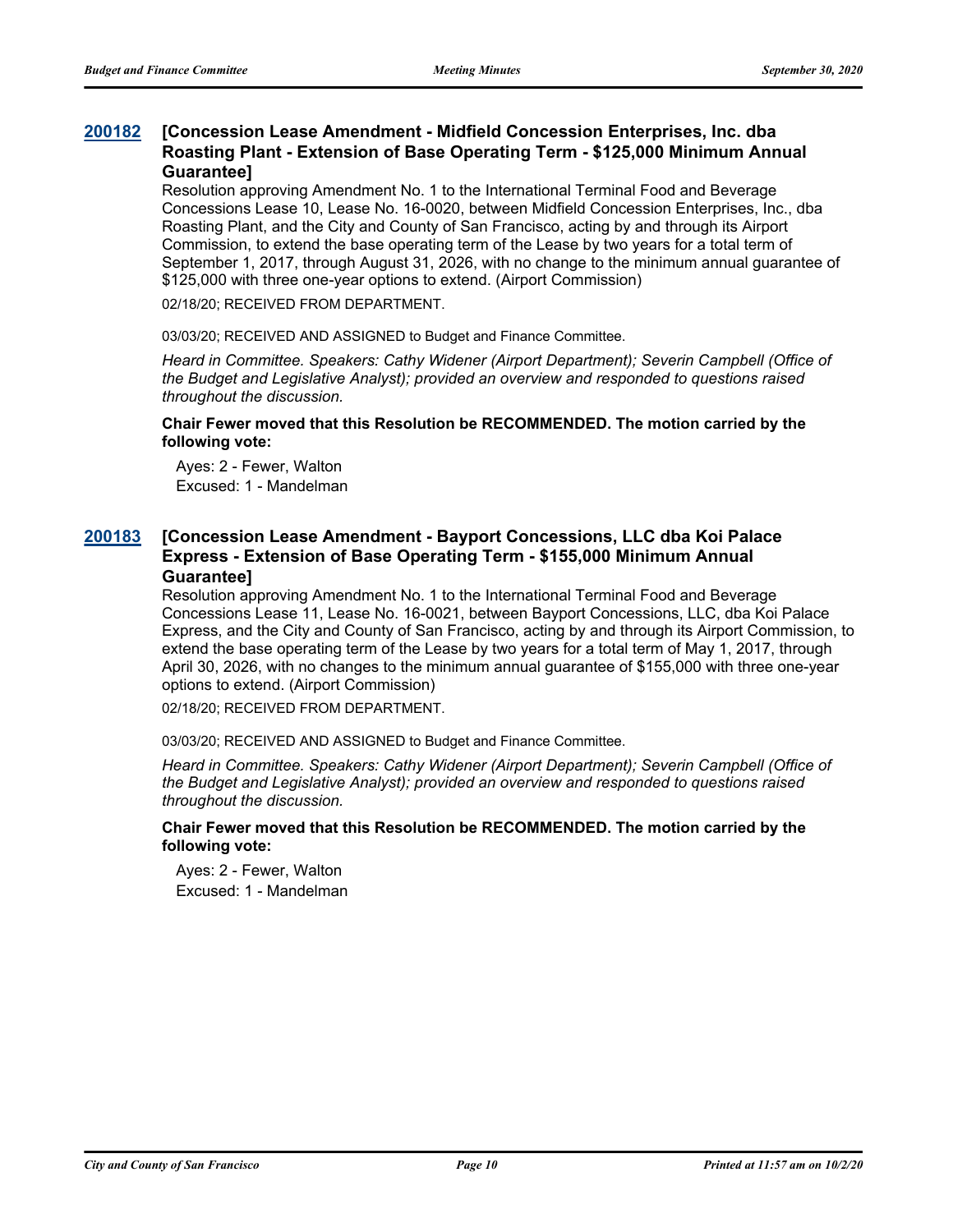#### **[Concession Lease Amendment - San Francisco Soup Company dba Ladle & Leaf - Extension of Base Operating Term - \$250,000 Minimum Annual Guarantee] [200184](http://sfgov.legistar.com/gateway.aspx?m=l&id=35620)**

Resolution approving Amendment No. 1 to the Terminal 3 Boarding Area F Food and Beverage Concession Lease 1, Lease No. 16-0309, between San Francisco Soup Company, dba Ladle & Leaf, and the City and County of San Francisco, acting by and through its Airport Commission, to extend the base operating term of the Lease by two years for a total term October 1, 2018, through September 30, 2026, with no changes to the minimum annual guarantee of \$250,000 with two one-year options to extend. (Airport Commission)

02/18/20; RECEIVED FROM DEPARTMENT.

03/03/20; RECEIVED AND ASSIGNED to Budget and Finance Committee.

*Heard in Committee. Speakers: Cathy Widener (Airport Department); Severin Campbell (Office of the Budget and Legislative Analyst); provided an overview and responded to questions raised throughout the discussion.*

**Chair Fewer moved that this Resolution be RECOMMENDED. The motion carried by the following vote:**

Ayes: 2 - Fewer, Walton Excused: 1 - Mandelman

### **[Concession Lease Amendment - Host International, Inc. dba Super Duper Burger - Extension of Base Operating Term - \$250,000 Minimum Annual Guarantee] [200185](http://sfgov.legistar.com/gateway.aspx?m=l&id=35621)**

Resolution approving Amendment No. 1 to the Terminal 3 Boarding Area F Food & Beverage Concession Lease 2, Lease No. 16-0310, between Host International, Inc. dba Super Duper Burger, and the City and County of San Francisco, acting by and through its Airport Commission, to extend the base operating term of the Lease by two years for a total term of September 1, 2018, through August 31, 2026, with no changes to the minimum annual guarantee of \$250,000 with two one-year options to extend. (Airport Commission)

02/18/20; RECEIVED FROM DEPARTMENT.

03/03/20; RECEIVED AND ASSIGNED to Budget and Finance Committee.

*Heard in Committee. Speakers: Cathy Widener (Airport Department); Severin Campbell (Office of the Budget and Legislative Analyst); provided an overview and responded to questions raised throughout the discussion.*

### **Chair Fewer moved that this Resolution be RECOMMENDED. The motion carried by the following vote:**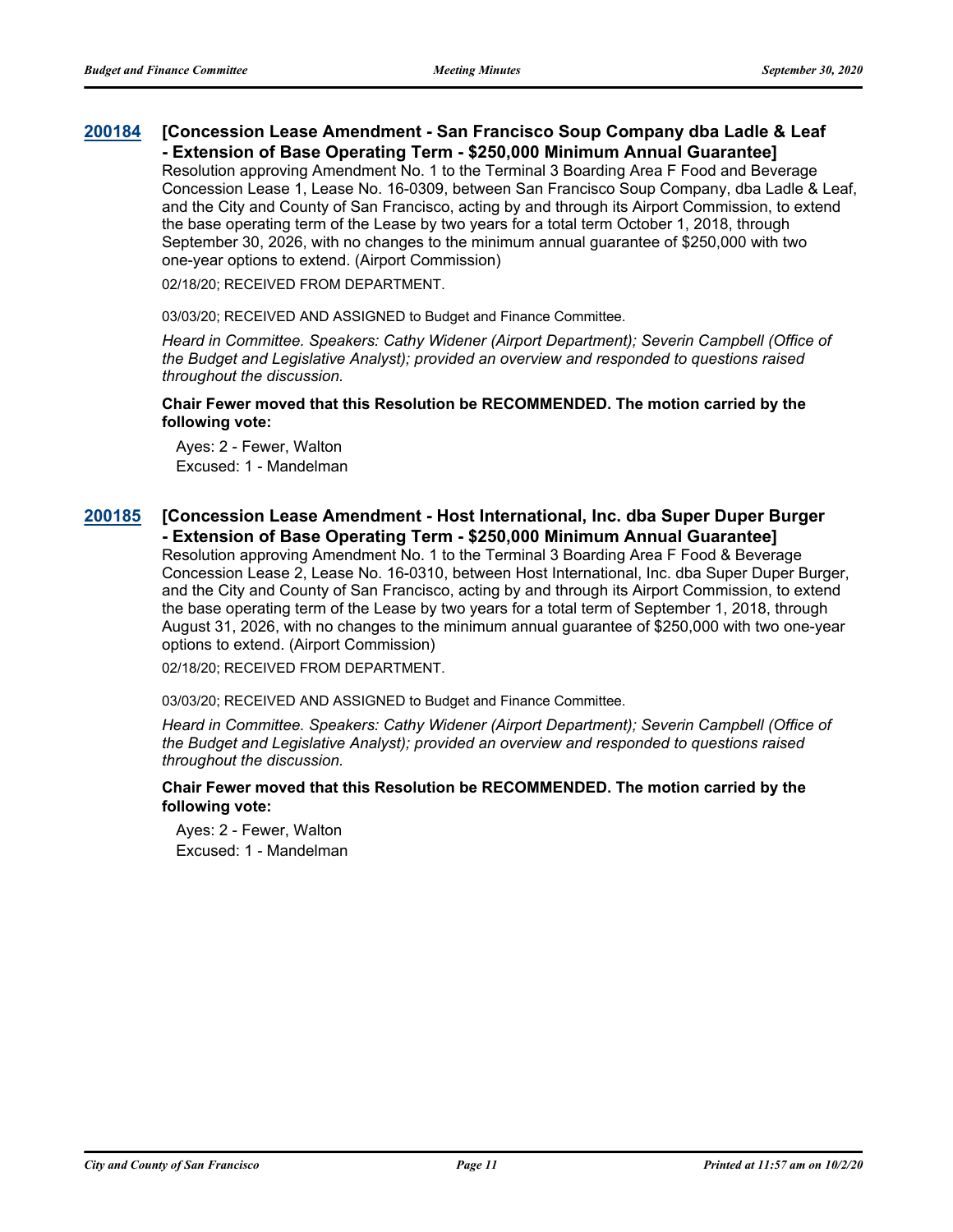#### **[Concession Lease Amendment - Paradies Lagardere @ SFO, LLC dba Limon Rotisserie - Extension of Base Operating Term - \$250,000 Minimum Annual Guarantee] [200186](http://sfgov.legistar.com/gateway.aspx?m=l&id=35622)**

Resolution approving Amendment No. 1 to the Terminal 3 Boarding Area F Food and Beverage Concession Lease 3, Lease No. 16-0311, between Paradies Lagardere @ SFO, LLC, dba Limon Rotisserie, and the City and County of San Francisco, acting by and through its Airport Commission, to extend the base operating term of the Lease by two years for a total term of March 1, 2018, through February 28, 2026, with no changes to the minimum annual guarantee of \$250,000 with two one-year options to extend. (Airport Commission)

02/18/20; RECEIVED FROM DEPARTMENT.

03/03/20; RECEIVED AND ASSIGNED to Budget and Finance Committee.

*Heard in Committee. Speakers: Cathy Widener (Airport Department); Severin Campbell (Office of the Budget and Legislative Analyst); provided an overview and responded to questions raised throughout the discussion.*

### **Chair Fewer moved that this Resolution be RECOMMENDED. The motion carried by the following vote:**

Ayes: 2 - Fewer, Walton Excused: 1 - Mandelman

#### **[Concession Lease Amendment - Amoura International, Inc. dba Amoura Café - Extension of Base Operating Term - \$250,000 Minimum Annual Guarantee] [200187](http://sfgov.legistar.com/gateway.aspx?m=l&id=35623)**

Resolution approving Amendment No. 1 to the Terminal 3 Boarding Area F Food and Beverage Concession Lease 4, Lease No. 16-0312, between Amoura International, Inc. dba Amoura Café, and the City and County of San Francisco, acting by and through its Airport Commission, to extend the base operating term of the Lease by two years for a total term of April 1, 2018, through March 31, 2026, with no changes to the minimum annual guarantee of \$250,000 with two one-year options to extend. (Airport Commission)

02/18/20; RECEIVED FROM DEPARTMENT.

03/03/20; RECEIVED AND ASSIGNED to Budget and Finance Committee.

*Heard in Committee. Speakers: Cathy Widener (Airport Department); Severin Campbell (Office of the Budget and Legislative Analyst); provided an overview and responded to questions raised throughout the discussion.*

### **Chair Fewer moved that this Resolution be RECOMMENDED. The motion carried by the following vote:**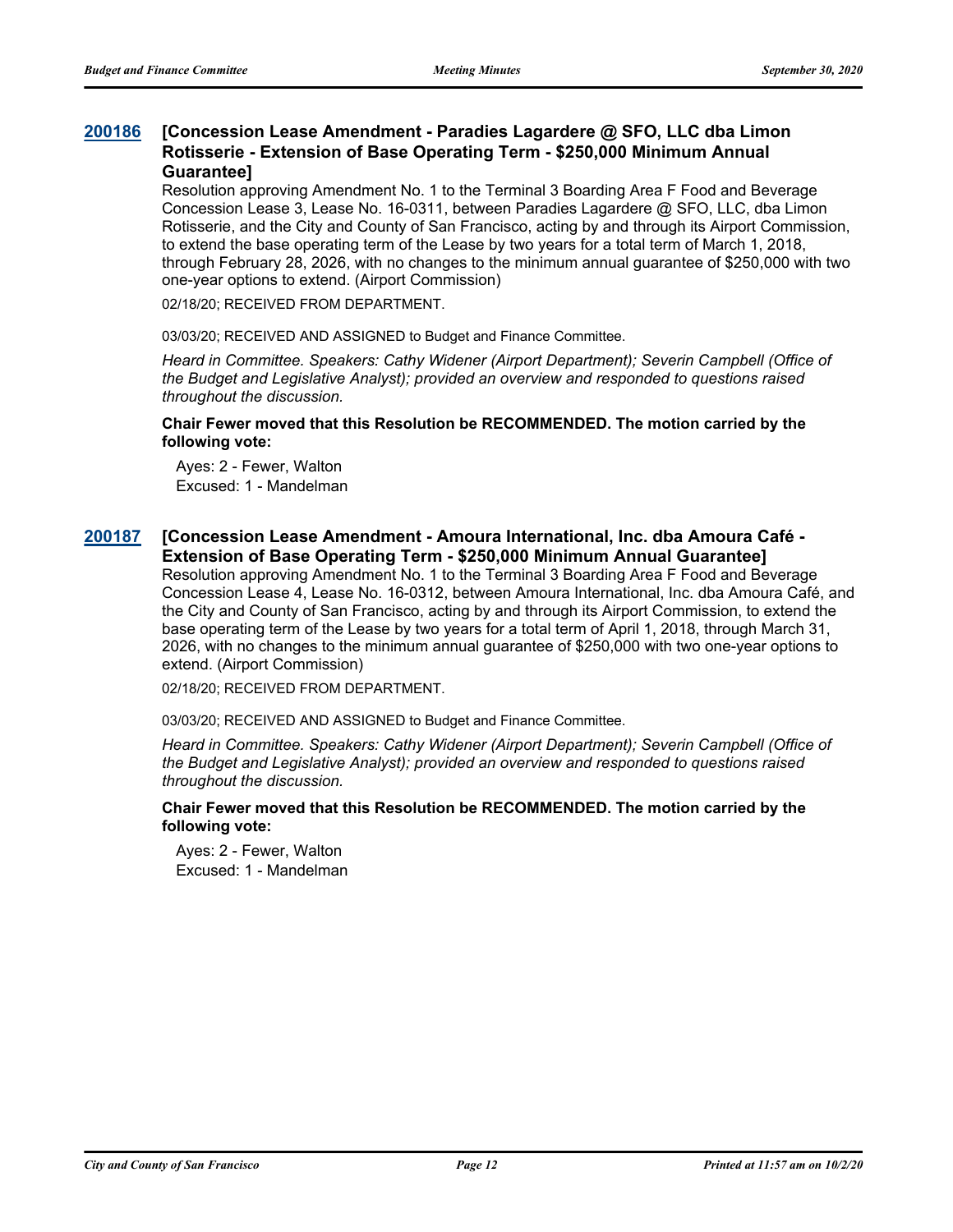### **[Concession Lease Amendment - Tastes on the Fly San Francisco, LLC dba San Francisco Giants Clubhouse - Extending Base Operating Term - \$650,000 Minimum Annual Guarantee] [200188](http://sfgov.legistar.com/gateway.aspx?m=l&id=35624)**

Resolution approving Amendment No. 1 to the Terminal 3 Boarding Area F Food and Beverage Concession Lease 7, Lease No. 16-0315, between Tastes on The Fly San Francisco, LLC, dba San Francisco Giants Clubhouse, and the City and County of San Francisco, acting by and through its Airport Commission, to extend the base operating term of the Lease by two years for a total term of April 1, 2018, through March 31, 2027, and with no change to the minimum annual guarantee of \$650,000 with two one-year options to extend. (Airport Commission)

02/18/20; RECEIVED FROM DEPARTMENT.

03/03/20; RECEIVED AND ASSIGNED to Budget and Finance Committee.

*Heard in Committee. Speakers: Cathy Widener (Airport Department); Severin Campbell (Office of the Budget and Legislative Analyst); provided an overview and responded to questions raised throughout the discussion.*

### **Chair Fewer moved that this Resolution be RECOMMENDED. The motion carried by the following vote:**

Ayes: 2 - Fewer, Walton Excused: 1 - Mandelman

#### **[Concession Lease Amendment - HFF-BRH SFO, LLC dba Farmerbrown - Extending Base Operating Term - \$1,000,000 Minimum Annual Guarantee] [200189](http://sfgov.legistar.com/gateway.aspx?m=l&id=35625)**

Resolution approving Amendment No. 1 to the Terminal 1 Boarding Area C Food and Beverage Concession Lease 8, Lease No. 16-0316, between HFF-BRH-SFO, LLC, dba Farmerbrown, and the City and County of San Francisco, acting by and through its Airport Commission, to extend the base operating term of the Lease by two years for a total term of November 1, 2018, through October 31, 2027, with no changes to the minimum annual guarantee of \$1,000,000 with two one-year options to extend. (Airport Commission)

02/18/20; RECEIVED FROM DEPARTMENT.

03/03/20; RECEIVED AND ASSIGNED to Budget and Finance Committee.

*Heard in Committee. Speakers: Cathy Widener (Airport Department); Severin Campbell (Office of the Budget and Legislative Analyst); provided an overview and responded to questions raised throughout the discussion.*

### **Chair Fewer moved that this Resolution be RECOMMENDED. The motion carried by the following vote:**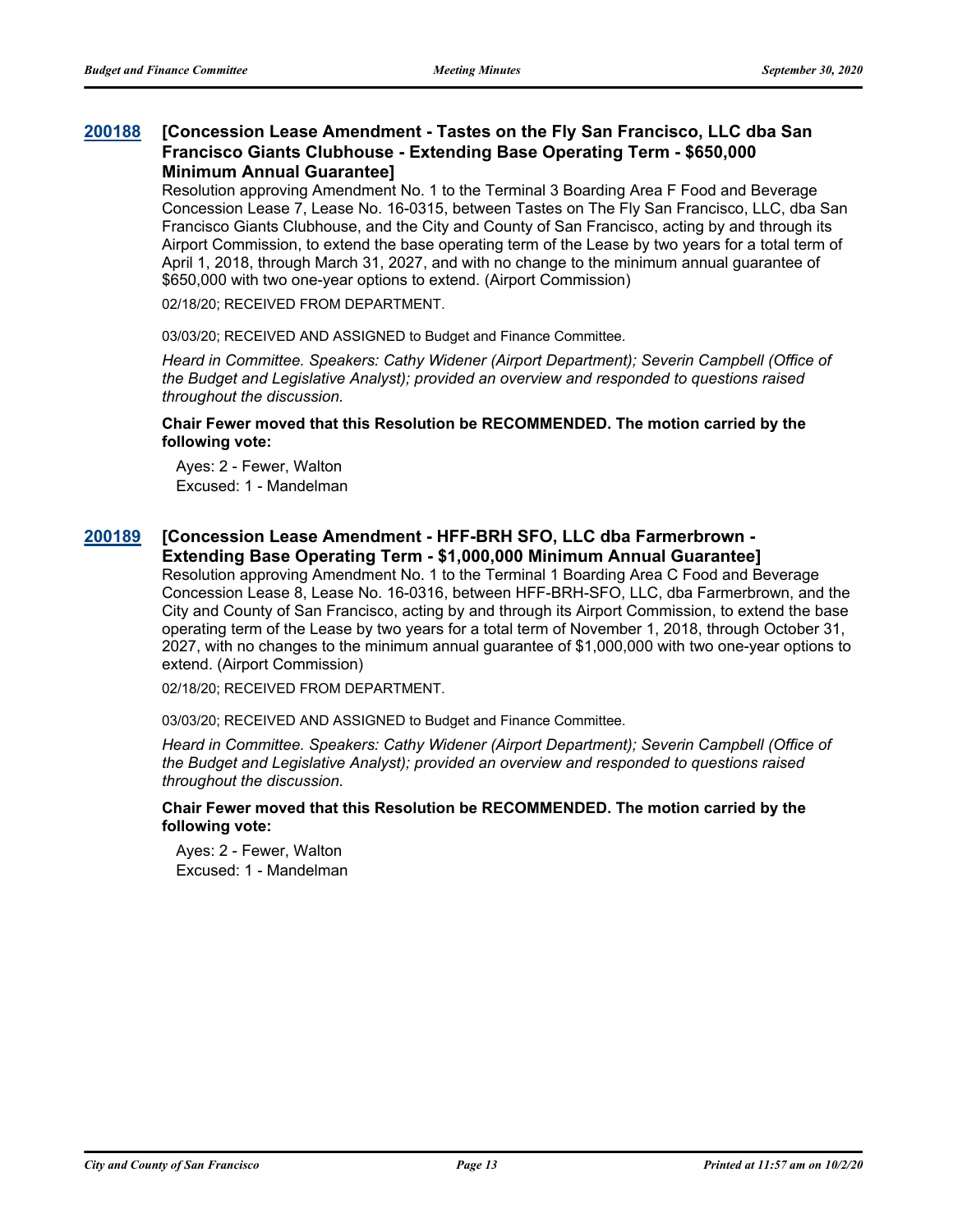#### **[Concession Lease Amendment - Stellar Partners, Inc. dba The New Stand - Extending Base Operating Term - \$814,144 Minimum Annual Guarantee] [200190](http://sfgov.legistar.com/gateway.aspx?m=l&id=35626)**

Resolution approving Amendment No. 1 to the International Terminal Newsstand and Specialty Retail Concession Lease 2, Lease No. 17-0208, between Stellar Partners, Inc., dba The New Stand, and the City and County of San Francisco, acting by and through its Airport Commission, to extend the base operating term of the Lease by two years for a total term of August 1, 2018, through July 31, 2027, with no changes to the minimum annual guarantee of \$814,144 with two one-year options to extend. (Airport Commission)

02/18/20; RECEIVED FROM DEPARTMENT.

03/03/20; RECEIVED AND ASSIGNED to Budget and Finance Committee.

*Heard in Committee. Speakers: Cathy Widener (Airport Department); Severin Campbell (Office of the Budget and Legislative Analyst); provided an overview and responded to questions raised throughout the discussion.*

**Chair Fewer moved that this Resolution be RECOMMENDED. The motion carried by the following vote:**

Ayes: 2 - Fewer, Walton Excused: 1 - Mandelman

#### **[Concession Lease Amendment - DFS Group, LP dba DFS Watches - Extending Base Operating Term - \$380,000 Minimum Annual Guarantee] [200191](http://sfgov.legistar.com/gateway.aspx?m=l&id=35627)**

Resolution approving Amendment No. 1 to the International Terminal Newsstand and Specialty Retail Concession Lease 3, Lease No. 17-0209, between DFS Group, LP, dba DFS Watches, and the City and County of San Francisco, acting by and through its Airport Commission, to extend the base operating term of the Lease by two years for a total term of February 1, 2019, through January 31, 2028, with no change to the minimum annual guarantee of \$380,000 with two one-year options to extend. (Airport Commission)

02/18/20; RECEIVED FROM DEPARTMENT.

03/03/20; RECEIVED AND ASSIGNED to Budget and Finance Committee.

*Heard in Committee. Speakers: Cathy Widener (Airport Department); Severin Campbell (Office of the Budget and Legislative Analyst); provided an overview and responded to questions raised throughout the discussion.*

### **Chair Fewer moved that this Resolution be RECOMMENDED. The motion carried by the following vote:**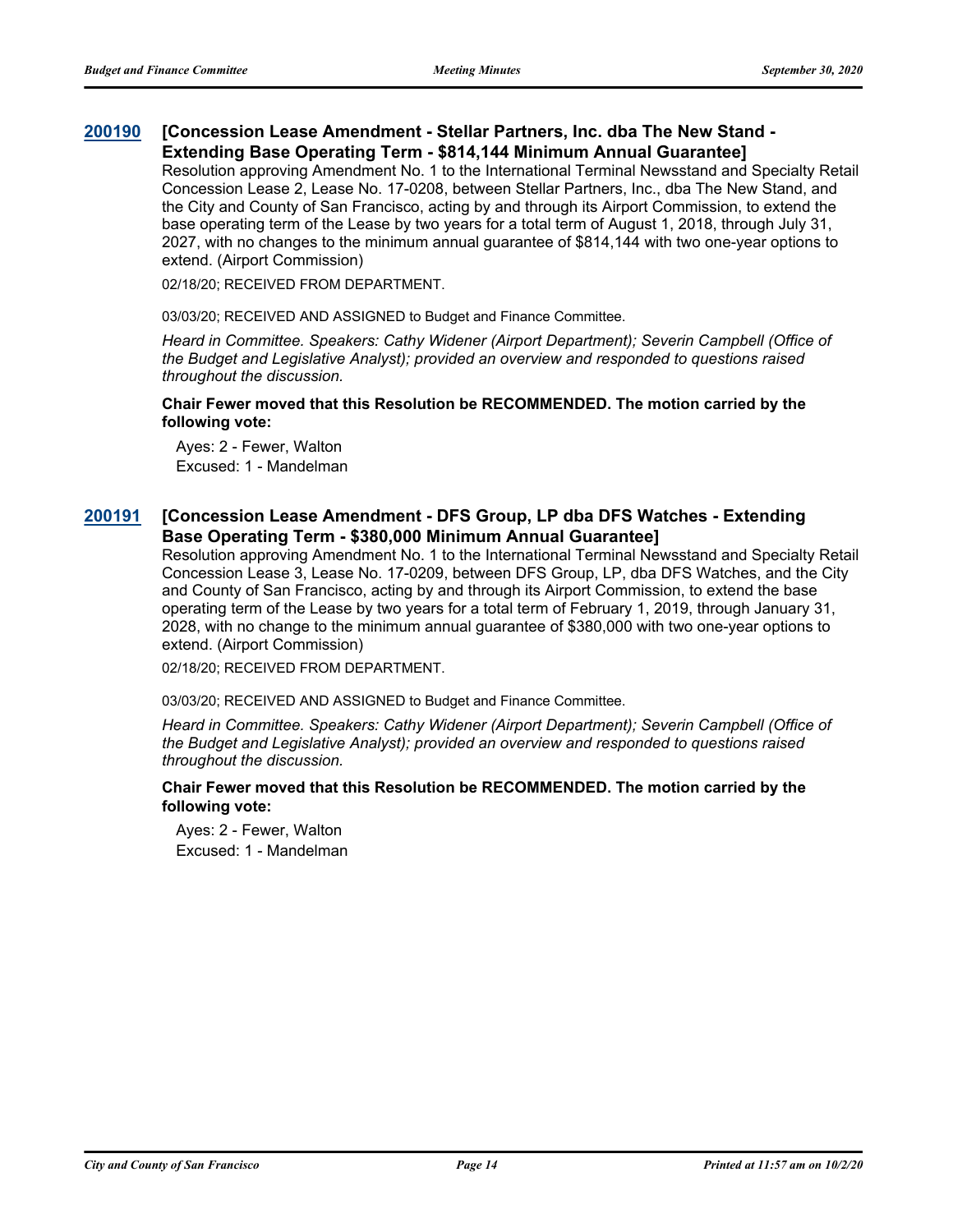#### **[Concession Lease Amendment - Canonica New York, LLC dba The Chocolate Market - Extending Base Operating Term - \$280,000 Minimum Annual Guarantee] [200192](http://sfgov.legistar.com/gateway.aspx?m=l&id=35628)**

Resolution approving Amendment No. 1 to the International Terminal Newsstand and Specialty Retail Concession Lease 4, Lease No. 17-0210, between Canonica New York, LLC, dba The Chocolate Market, and the City and County of San Francisco, acting by and through its Airport Commission, to extend the base operating term of the Lease by two years for a total term of July 1, 2018, through June 30, 2027, with no changes to the minimum annual guarantee of \$280,000 with two one-year options to extend. (Airport Commission)

02/18/20; RECEIVED FROM DEPARTMENT.

03/03/20; RECEIVED AND ASSIGNED to Budget and Finance Committee.

*Heard in Committee. Speakers: Cathy Widener (Airport Department); Severin Campbell (Office of the Budget and Legislative Analyst); provided an overview and responded to questions raised throughout the discussion.*

**Chair Fewer moved that this Resolution be RECOMMENDED. The motion carried by the following vote:**

Ayes: 2 - Fewer, Walton Excused: 1 - Mandelman

#### **[Concession Lease Amendment - Stellar Partners, Inc. dba The New Stand - Extending Base Operating Term - \$1,531,761 Minimum Annual Guarantee] [200193](http://sfgov.legistar.com/gateway.aspx?m=l&id=35629)**

Resolution approving Amendment No. 1 to the International Terminal Newsstand and Specialty Retail Concession Lease 5, Lease No. 17-0211, between Stellar Partners, Inc., dba The New Stand, and the City and County of San Francisco, acting by and through its Airport Commission, to extend the base operating term of the Lease by two years for a total term of August 1, 2018, through July 31, 2027, with no changes to the minimum annual guarantee of \$1,531,761 with two one-year options to extend. (Airport Commission)

02/18/20; RECEIVED FROM DEPARTMENT.

03/03/20; RECEIVED AND ASSIGNED to Budget and Finance Committee.

*Heard in Committee. Speakers: Cathy Widener (Airport Department); Severin Campbell (Office of the Budget and Legislative Analyst); provided an overview and responded to questions raised throughout the discussion.*

### **Chair Fewer moved that this Resolution be RECOMMENDED. The motion carried by the following vote:**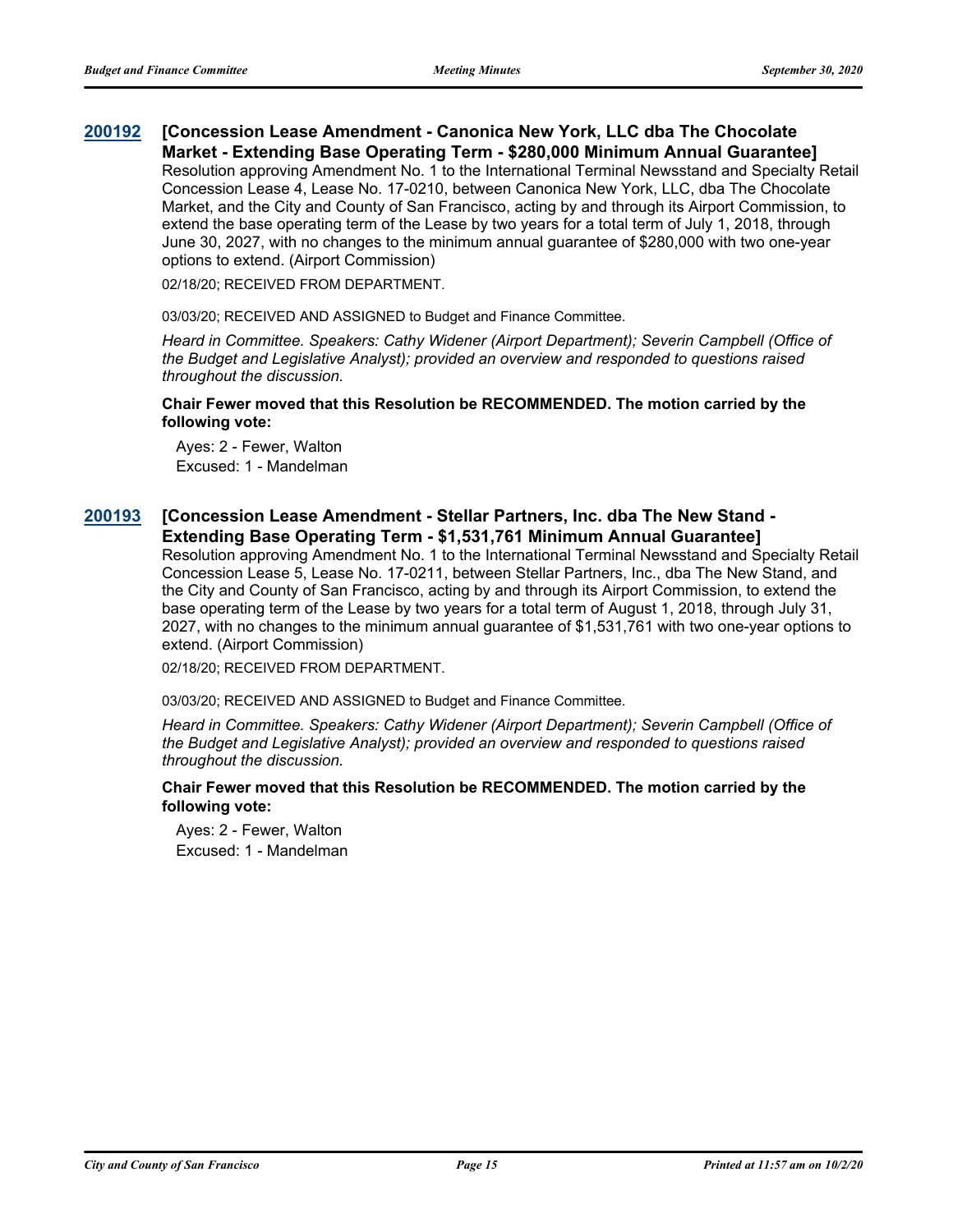### **[Concession Lease Amendment - SSP America, Inc. dba The Manufactory Food Hall and Marina's Café - Extending Base Operating Term - \$495,000 Minimum Annual Guarantee] [200194](http://sfgov.legistar.com/gateway.aspx?m=l&id=35630)**

Resolution approving Amendment No. 1 to the International Terminal "A" Food Hall and Café Concession Lease No. 17-0238, between SSP America, Inc., dba The Manufactory Food Hall and Marina's Café, and the City and County of San Francisco, acting by and through its Airport Commission, to extend the base operating term of the Lease by two years for a total term of January 1, 2019, through December 31, 2030, and with no changes to the minimum annual guarantee of \$495,000 and two one-year options to extend. (Airport Commission)

02/18/20; RECEIVED FROM DEPARTMENT.

03/03/20; RECEIVED AND ASSIGNED to Budget and Finance Committee.

*Heard in Committee. Speakers: Cathy Widener (Airport Department); Severin Campbell (Office of the Budget and Legislative Analyst); provided an overview and responded to questions raised throughout the discussion.*

### **Chair Fewer moved that this Resolution be RECOMMENDED. The motion carried by the following vote:**

Ayes: 2 - Fewer, Walton Excused: 1 - Mandelman

### **[Concession Lease Amendment - Andre-Boudin Bakeries, Inc. dba Boudin Bakery [200195](http://sfgov.legistar.com/gateway.aspx?m=l&id=35631) & Café - Extending Base Operating Term - \$330,000 Minimum Annual Guarantee]**

Resolution approving Amendment No. 1 to the International Terminal "A" Historic Restaurant Concession Lease No. 17-0239, between Andre-Boudin Bakeries, Inc., dba Boudin Bakery & Café, and the City and County of San Francisco, acting by and through its Airport Commission, to extend the base operating term of the Lease by two years for a total term of October 1, 2018, through September 30, 2030, with no changes to the minimum annual guarantee of \$330,000 with two one-year options to extend. (Airport Commission)

02/18/20; RECEIVED FROM DEPARTMENT.

03/03/20; RECEIVED AND ASSIGNED to Budget and Finance Committee.

*Heard in Committee. Speakers: Cathy Widener (Airport Department); Severin Campbell (Office of the Budget and Legislative Analyst); provided an overview and responded to questions raised throughout the discussion.*

### **Chair Fewer moved that this Resolution be RECOMMENDED. The motion carried by the following vote:**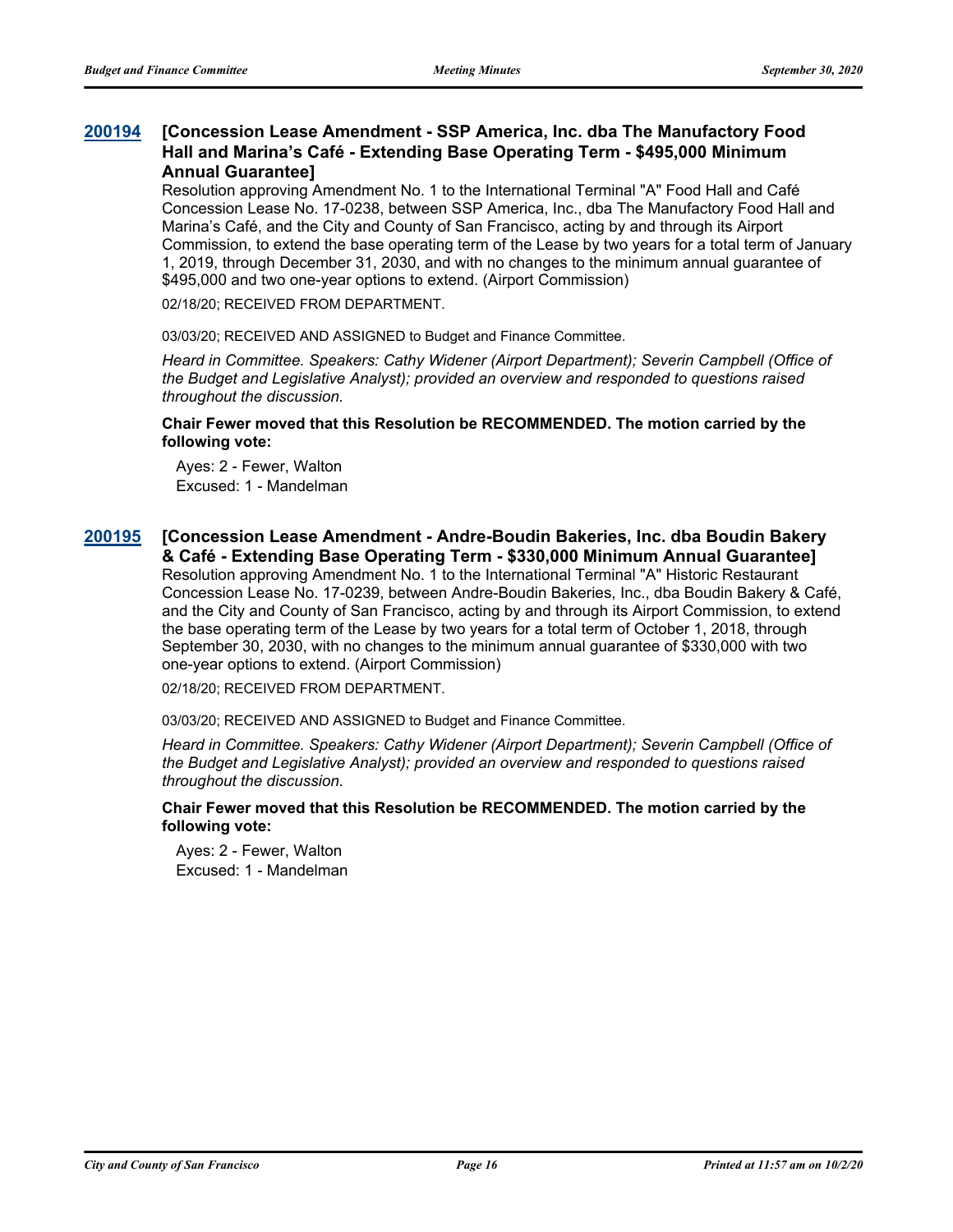#### **[Concession Lease Amendment - Black Point Coffee SFO, LLC dba Black Point Café - Extending Base Operating Term - \$165,000 Minimum Annual Guarantee] [200196](http://sfgov.legistar.com/gateway.aspx?m=l&id=35632)**

Resolution approving Amendment No. 1 to the International Terminal "A" Coffee Kiosk Concession Lease No. 17-0254, between Black Point Coffee SFO, LLC, dba Black Point Café, and the City and County of San Francisco, acting by and through its Airport Commission, to extend the base operating term of the Lease by two years for a total term of January 1, 2020, through December 31, 2028, with no changes to the minimum annual guarantee of \$165,000 with two one-year options to extend. (Airport Commission)

02/18/20; RECEIVED FROM DEPARTMENT.

03/03/20; RECEIVED AND ASSIGNED to Budget and Finance Committee.

*Heard in Committee. Speakers: Cathy Widener (Airport Department); Severin Campbell (Office of the Budget and Legislative Analyst); provided an overview and responded to questions raised throughout the discussion.*

**Chair Fewer moved that this Resolution be RECOMMENDED. The motion carried by the following vote:**

Ayes: 2 - Fewer, Walton Excused: 1 - Mandelman

### **[Concession Lease Amendment - Canonica New York, LLC dba The Chocolate Market - Extending Base Operating Term - \$225,000 Minimum Annual Guarantee] [200197](http://sfgov.legistar.com/gateway.aspx?m=l&id=35633)** Resolution approving Amendment No. 1 to the Terminal 2 Specialty Retail Concession Lease 3,

Lease No. 18-0073, between Canonica New York, LLC, dba The Chocolate Market, and the City and County of San Francisco, acting by and through its Airport Commission, to extend the base operating term of the Lease by two years for a total term of April 6, 2019, through April 5, 2028, with no change to the minimum annual guarantee of \$225,000. (Airport Commission)

02/18/20; RECEIVED FROM DEPARTMENT.

03/03/20; RECEIVED AND ASSIGNED to Budget and Finance Committee.

*Heard in Committee. Speakers: Cathy Widener (Airport Department); Severin Campbell (Office of the Budget and Legislative Analyst); provided an overview and responded to questions raised throughout the discussion.*

**Chair Fewer moved that this Resolution be RECOMMENDED. The motion carried by the following vote:**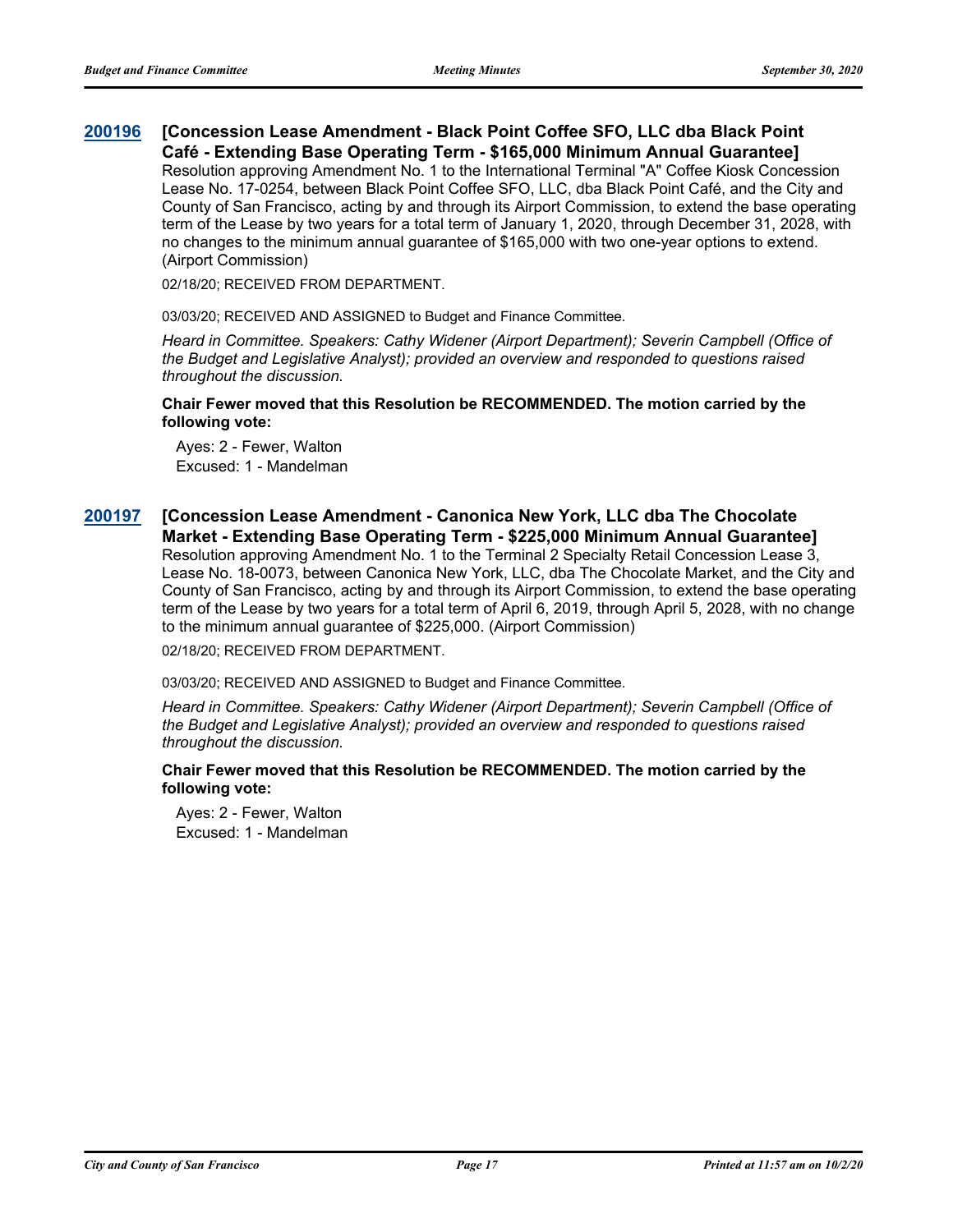#### **[Concession Lease Amendment - SSP America, Inc. dba Sweet Maple - Extension of Base Operating Term - \$250,000 Minimum Annual Guarantee] [200198](http://sfgov.legistar.com/gateway.aspx?m=l&id=35634)**

Resolution approving Amendment No. 1 to the Terminal 2 Casual Dining Food & Beverage Concession Lease 6, Lease No. 18-0074, between SSP America, Inc., dba Sweet Maple, and the City and County of San Francisco, acting by and through its Airport Commission, to extend the base operating term of the Lease by two years, for a total term of May 1, 2019, through April 30, 2031, with no change to the minimum annual guarantee of \$250,000. (Airport Commission)

02/18/20; RECEIVED FROM DEPARTMENT.

03/03/20; RECEIVED AND ASSIGNED to Budget and Finance Committee.

*Heard in Committee. Speakers: Cathy Widener (Airport Department); Severin Campbell (Office of the Budget and Legislative Analyst); provided an overview and responded to questions raised throughout the discussion.*

**Chair Fewer moved that this Resolution be RECOMMENDED. The motion carried by the following vote:**

Ayes: 2 - Fewer, Walton Excused: 1 - Mandelman

#### **[Concession Lease Amendment - InMotion Entertainment Group, LLC dba iStore - Extension of Base Operating Term - \$405,000 Minimum Annual Guarantee] [200199](http://sfgov.legistar.com/gateway.aspx?m=l&id=35635)**

Resolution approving Amendment No. 1 to the Terminal 1 Retail Concession Lease 1, Lease No. 18-0203, between InMotion Entertainment Group, LLC, dba iStore, and the City and County of San Francisco, acting by and through its Airport Commission, to extend the base operating term of the Lease by two years, for a total term of March 1, 2019, through July 31, 2031, with no change to the minimum annual guarantee of \$405,000. (Airport Commission)

02/18/20; RECEIVED FROM DEPARTMENT.

03/03/20; RECEIVED AND ASSIGNED to Budget and Finance Committee.

*Heard in Committee. Speakers: Cathy Widener (Airport Department); Severin Campbell (Office of the Budget and Legislative Analyst); provided an overview and responded to questions raised throughout the discussion.*

### **Chair Fewer moved that this Resolution be RECOMMENDED. The motion carried by the following vote:**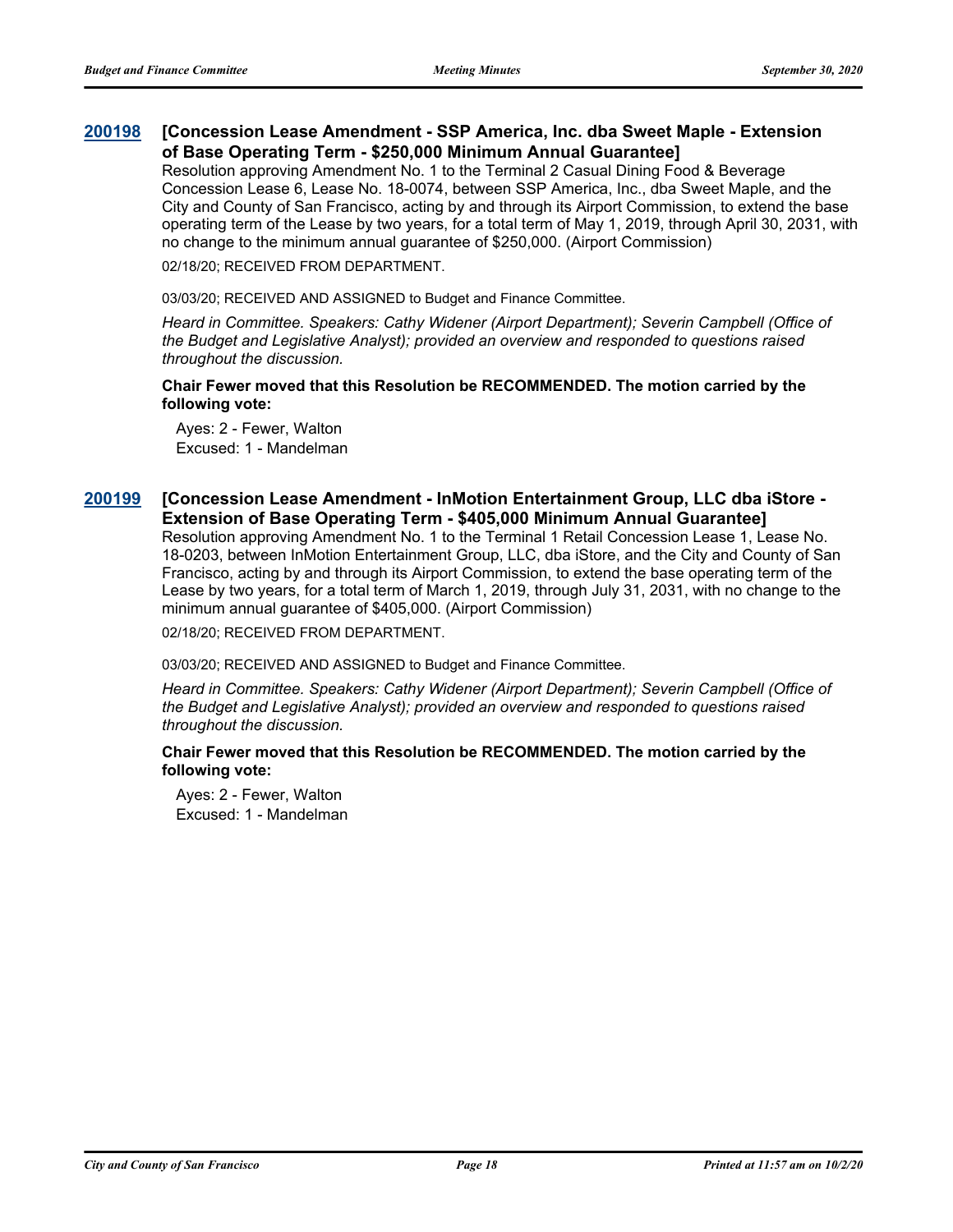#### **[Concession Lease Amendment - Paradies Lagardere @ SFO 2018, LLC dba Mills Cargo - Extension of Base Operating Term - \$700,000 Minimum Annual Guarantee] [200200](http://sfgov.legistar.com/gateway.aspx?m=l&id=35636)**

Resolution approving Amendment No. 1 to the Terminal 1 Retail Concession Lease 2, Lease No. 18-0204, between Paradies Lagardere @ SFO 2018, LLC, dba Mills Cargo, and the City and County of San Francisco, acting by and through its Airport Commission, to extend the base operating term of the Lease by two years, for a total term of March 1, 2019, through July 31, 2028, with no change to the minimum annual guarantee of \$700,000 with two one-year options to extend. (Airport Commission)

02/18/20; RECEIVED FROM DEPARTMENT.

03/03/20; RECEIVED AND ASSIGNED to Budget and Finance Committee.

*Heard in Committee. Speakers: Cathy Widener (Airport Department); Severin Campbell (Office of the Budget and Legislative Analyst); provided an overview and responded to questions raised throughout the discussion.*

### **Chair Fewer moved that this Resolution be RECOMMENDED. The motion carried by the following vote:**

Ayes: 2 - Fewer, Walton Excused: 1 - Mandelman

#### **[Concession Lease Amendment - Skyline Concessions, Inc. dba Skyline News - Extension of Base Operating Term - \$220,000 Minimum Annual Guarantee] [200201](http://sfgov.legistar.com/gateway.aspx?m=l&id=35637)**

Resolution approving Amendment No. 1 to the Terminal 1 Retail Concessions Lease 7, Lease No. 18-0208, between Skyline Concessions, Inc., dba Skyline News, and the City and County of San Francisco, acting by and through its Airport Commission, to extend the base operating term of the Lease by two years, for a total term of March 1, 2019, through July 31, 2028, with no change to the minimum annual guarantee of \$220,000 with two one-year options to extend. (Airport Commission) 02/18/20; RECEIVED FROM DEPARTMENT.

03/03/20; RECEIVED AND ASSIGNED to Budget and Finance Committee.

*Heard in Committee. Speakers: Cathy Widener (Airport Department); Severin Campbell (Office of the Budget and Legislative Analyst); provided an overview and responded to questions raised throughout the discussion.*

### **Chair Fewer moved that this Resolution be RECOMMENDED. The motion carried by the following vote:**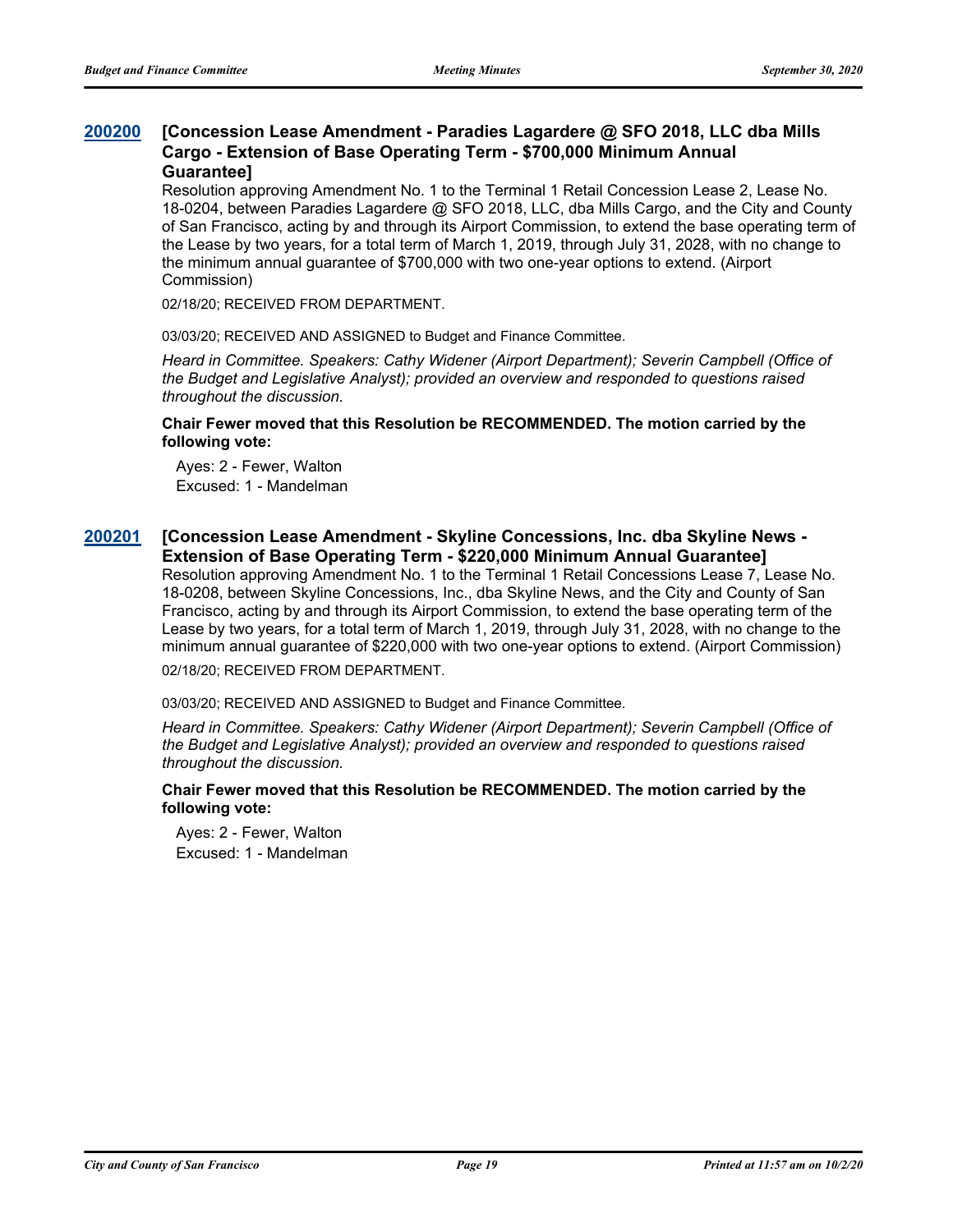#### **[Concession Lease Amendment - Bun Mee, LLC dba Bun Mee - Extension of Base Operating Term - \$365,000 Minimum Annual Guarantee] [200202](http://sfgov.legistar.com/gateway.aspx?m=l&id=35638)**

Resolution approving Amendment No. 1 to the Terminal 1 Food and Beverage Concession Lease 1, Lease No. 18-0209, between Bun Mee, LLC, dba Bun Mee, and the City and County of San Francisco, acting by and through its Airport Commission, to extend the base operating term of the Lease by two years, for a total term of February 1, 2019, through July 31, 2031, with no change to the minimum annual guarantee of \$365,000. (Airport Commission)

02/18/20; RECEIVED FROM DEPARTMENT.

03/03/20; RECEIVED AND ASSIGNED to Budget and Finance Committee.

*Heard in Committee. Speakers: Cathy Widener (Airport Department); Severin Campbell (Office of the Budget and Legislative Analyst); provided an overview and responded to questions raised throughout the discussion.*

**Chair Fewer moved that this Resolution be RECOMMENDED. The motion carried by the following vote:**

Ayes: 2 - Fewer, Walton Excused: 1 - Mandelman

#### **[Concession Lease Amendment - SSP America, Inc. dba The Little Chihuahua - Extension of Base Operating Term - \$365,000 Minimum Annual Guarantee] [200203](http://sfgov.legistar.com/gateway.aspx?m=l&id=35639)**

Resolution approving Amendment No. 1 to the Terminal 1 Food and Beverage Concession Lease 2, Lease No. 18-0210, between SSP America, Inc., dba The Little Chihuahua, and the City and County of San Francisco, acting by and through its Airport Commission, to extend the base operating term of the Lease by two years, for a total term of February 1, 2019, through July 31, 2031, with no change to the minimum annual guarantee of \$365,000 with one two-year option to extend. (Airport Commission)

02/18/20; RECEIVED FROM DEPARTMENT.

03/03/20; RECEIVED AND ASSIGNED to Budget and Finance Committee.

*Heard in Committee. Speakers: Cathy Widener (Airport Department); Severin Campbell (Office of the Budget and Legislative Analyst); provided an overview and responded to questions raised throughout the discussion.*

### **Chair Fewer moved that this Resolution be AMENDED on Page 1, Line 7, by replacing 'February 1, 2019' with 'August 1, 2019'. The motion carried by the following vote:**

Ayes: 2 - Fewer, Walton

Excused: 1 - Mandelman

Resolution approving Amendment No. 1 to the Terminal 1 Food and Beverage Concession Lease 2, Lease No. 18-0210, between SSP America, Inc., dba The Little Chihuahua, and the City and County of San Francisco, acting by and through its Airport Commission, to extend the base operating term of the Lease by two years, for a total term of August 1, 2019, through July 31, 2031, with no change to the minimum annual guarantee of \$365,000 with one two-year option to extend. (Airport Commission)

### **Chair Fewer moved that this Resolution RECOMMENDED AS AMENDED. The motion carried by the following vote:**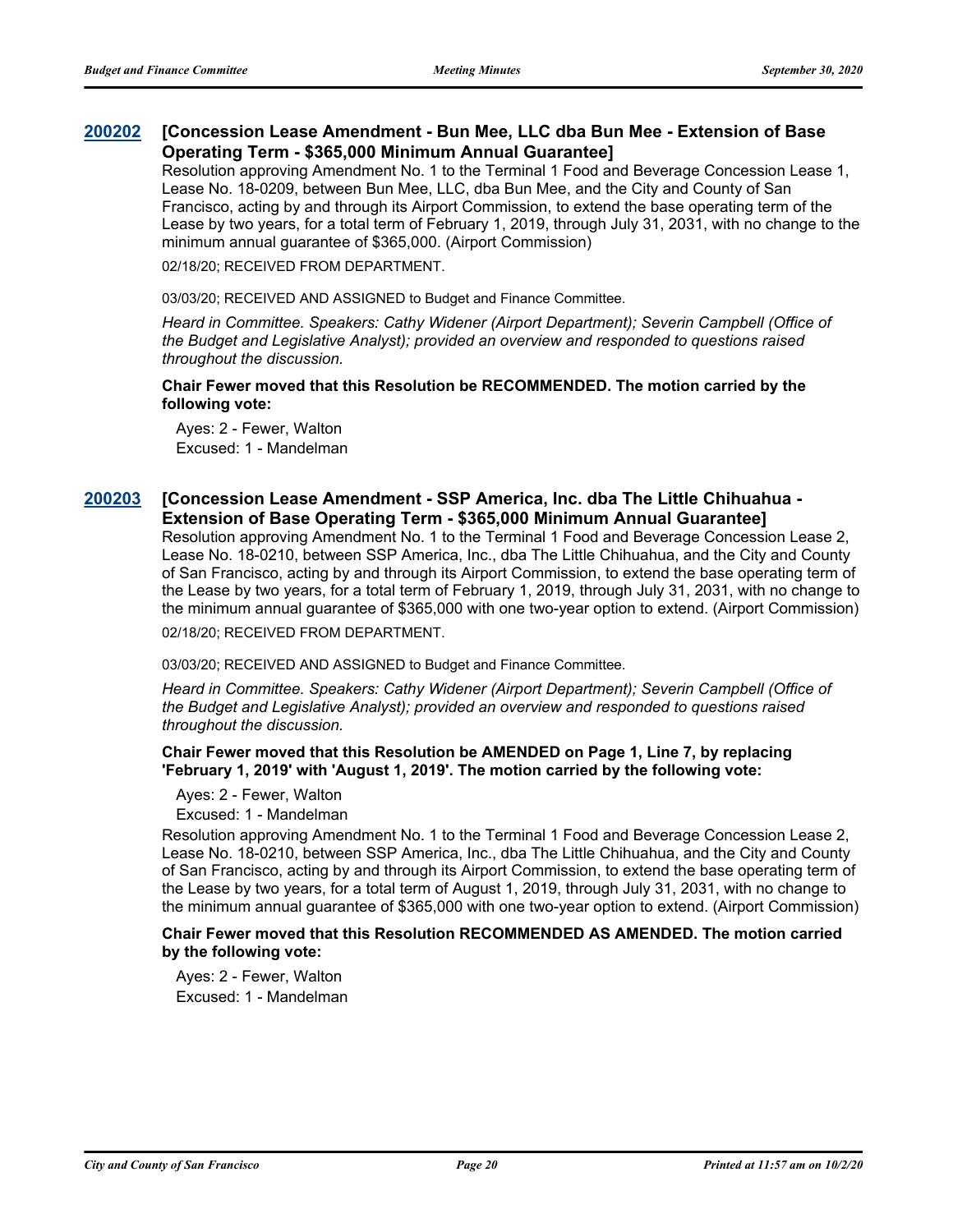### **[Concession Lease Amendment - Amy's Kitchen Restaurant Operating Company, LLC dba Amy's Drive Through - Extension of Base Operating Term - \$475,000 Minimum Annual Guarantee] [200204](http://sfgov.legistar.com/gateway.aspx?m=l&id=35640)**

Resolution approving Amendment No. 1 to the Terminal 1 Food and Beverage Concession Lease 3, Lease No. 18-0211, between Amy's Kitchen Restaurant Operating Company, LLC, dba Amy's Drive Through, and the City and County of San Francisco, acting by and through its Airport Commission, to extend the base operating term of the Lease by two years, for a total term of February 1, 2019, through July 31, 2031, with no change to the minimum annual guarantee of \$475,000 with one two-year option to extend. (Airport Commission)

02/18/20; RECEIVED FROM DEPARTMENT.

03/03/20; RECEIVED AND ASSIGNED to Budget and Finance Committee.

*Heard in Committee. Speakers: Cathy Widener (Airport Department); Severin Campbell (Office of the Budget and Legislative Analyst); provided an overview and responded to questions raised throughout the discussion.*

### **Chair Fewer moved that this Resolution be RECOMMENDED. The motion carried by the following vote:**

Ayes: 2 - Fewer, Walton Excused: 1 - Mandelman

### **[Concession Lease Amendment - Paradies Lagardere @ SFO 2018 (F&B), LLC - [200205](http://sfgov.legistar.com/gateway.aspx?m=l&id=35641) Extension of Base Operating Term - \$600,000 Minimum Annual Guarantee]**

Resolution approving Amendment No. 1 to the Terminal 1 Food and Beverage Concession Lease 4, Lease No. 18-0212, between Paradies Lagardere @ SFO 2018 (F&B), LLC, and the City and County of San Francisco, acting by and through its Airport Commission, to extend the base operating term of the Lease by two years, for a total term of February 1, 2019, through July 31, 2031, with no change to the minimum annual guarantee of \$600,000 with one two-year option to extend. (Airport Commission) 02/18/20; RECEIVED FROM DEPARTMENT.

03/03/20; RECEIVED AND ASSIGNED to Budget and Finance Committee.

*Heard in Committee. Speakers: Cathy Widener (Airport Department); Severin Campbell (Office of the Budget and Legislative Analyst); provided an overview and responded to questions raised throughout the discussion.*

### **Chair Fewer moved that this Resolution be RECOMMENDED. The motion carried by the following vote:**